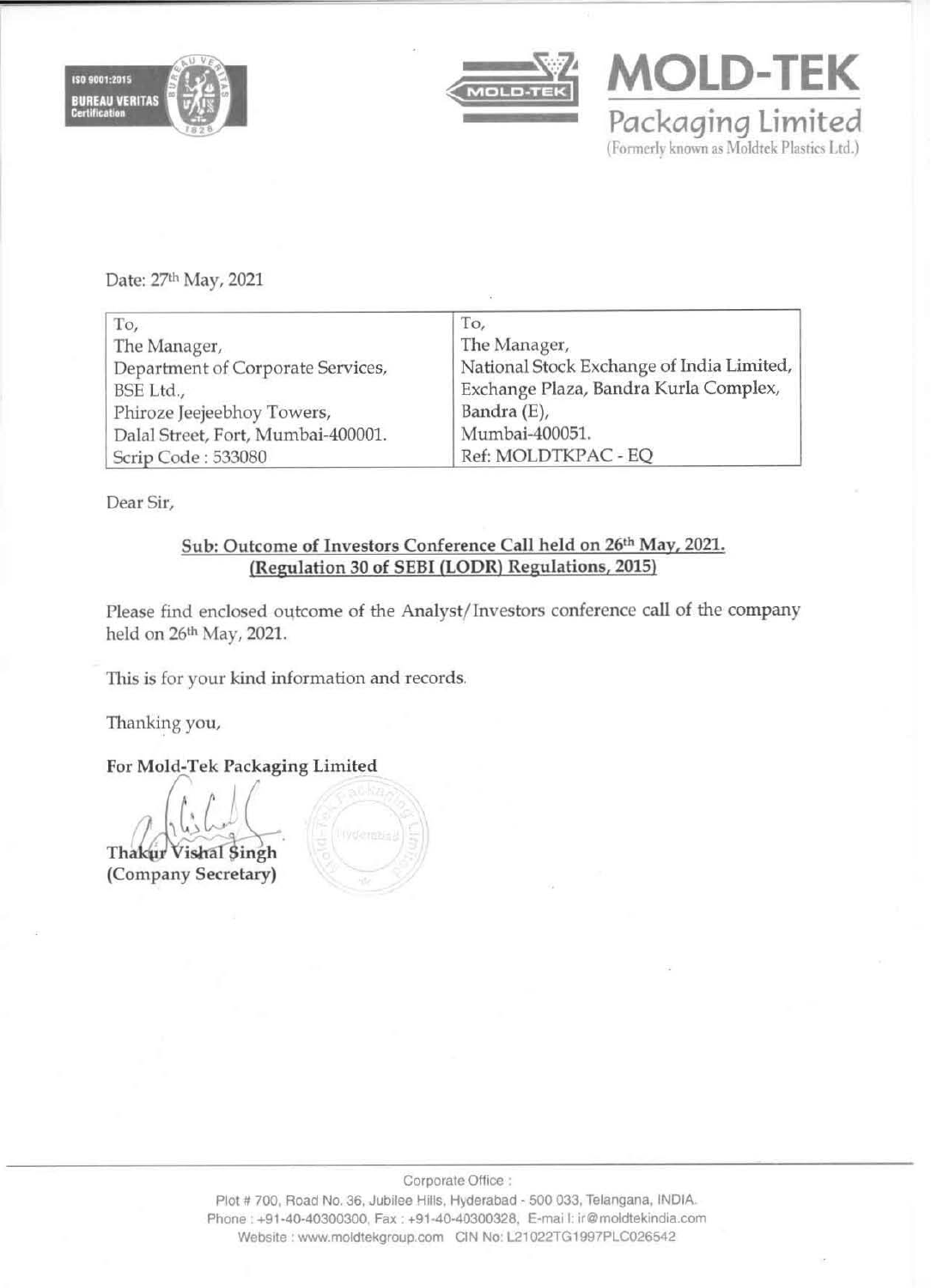# **MOLD-TEK Packaging Ltd.**

# **Q4 FY21 Earnings Conference call hosted by Prabhudas Lilladher Pvt. Ltd**

- *Please Note: Audio of Mr. Laxman Rao is not very audible and hence there are time stamps.*
- **Host:**
- Ladies and Gentlemen, good day and welcome to MOLD-TEK Packaging Ltd. Q4 FY21 Earnings Conference call hosted by Prabhudas Lilladher Pvt. Ltd. As a reminder, all participant lines will be in the listen-only mode, and there will be an opportunity for you to ask questions after the presentation concludes. Should you need assistance during the conference call, please signal an operator by pressing \* and 0 on your touchtone phone. Please note that this conference is being recorded. I now hand over the conference over to Ms. Charmi Mehta from Prabhudas Lilladher Pvt. Ltd. Thank you and over to you Ms. Mehta.

**Mr. Charmi Mehta – Prabhudas Lilladher Pvt. Ltd:**

 Good evening. On behalf of Prabhudas Lilladher, I welcome you all to Q4 concall of MOLD-TEK Packaging Ltd. We have with us today Mr. Laxman Rao, CMD of MOLD-TEK Packaging. I handover the call to Mr. Laxman Rao for his opening comments and then he can open the floor for Q&A. Over to you sir.

**Mr. Laxman Rao - Chairman & Managing Director, MOLD-TEK Packaging Ltd:**

 Good day everyone. Thank you very much for coming to this conference online and showing interest in our company's operations. I'm glad to inform you that the company has done a fairly good performance with PAT going up 125% compared to Q4 last year and Net Revenues is up by 51%. And Q3 i.e. sequentially, PAT is up by 20% and Revenues are also up by 20%. Inspite of more than, I would say, 50% drop of revenues in the Q1 of 2021 effected by COVID, we have ended up with a 9.5% overall revenue growth for the year. That means effectively, the next 3 quarters not only covered the 50% deficit but also got 9.5%. Effectively that shows that in the last 9 months the growth has been somewhere around 22%. I'm glad to also inform you that basic EBITDA margins have gone up. Year on year they are up by 18.91% and Q4 on Q4 it was up by 71.82 percent and sequentially it's up by about 20%. The per kg EBITDA margin which we generally consider as a better number to follow, has shot up to 41.88 for Q4, up from 36.46 in Q3. And for the full year we ended up at 36.72 as against 33.47 for the year 2019-20. This is possible because of increased sale of IML milk containers especially in the food and associated sector. The growth in that segment is as high as 55% Q4 on Q4, and that has resulted in improving margins. Despite huge rise in RM prices, our company could pass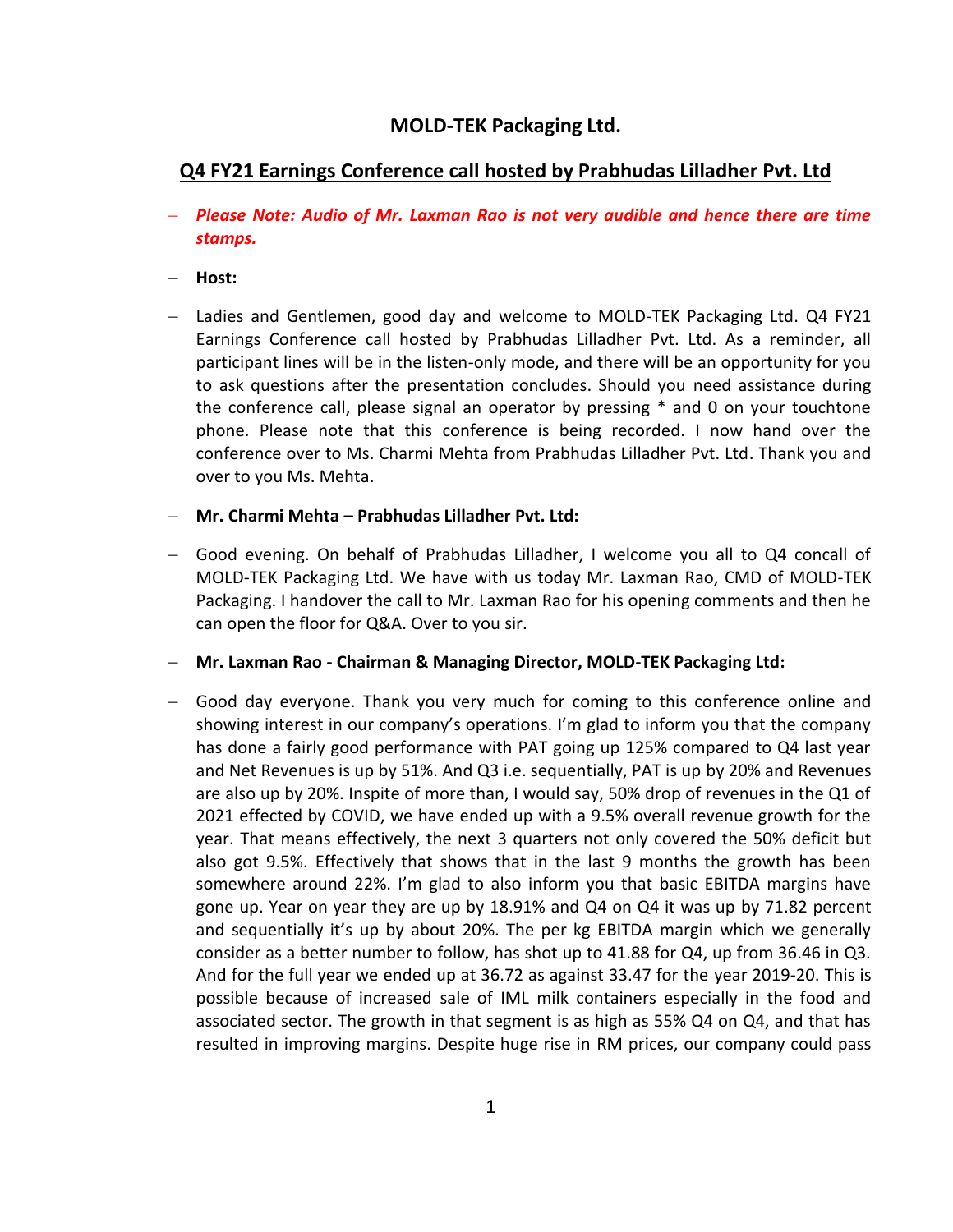on the price rise back to all clients, be it paint or lubricants or food and FMCG and also could improve margins.

- $-$  So going forward, the situation started very well in April, it's as good as the Q4 months. But in May, again the second wave of COVID affected all of us and partially the clients' operations and hence our operations too have been dented to some extent in the month of May. Hopefully, if the lockdown is opened by the end of this month, June might come back to normalcy. And, going forward, the company has lot of orders. The new products - Pumps are catching up and lot of new applications for food are emerging because of more concerns for hygiene and cleanliness that has come up because of whatever bad experience we all had in the last 1  $\frac{1}{2}$  years. And this is driving people to go for better packaging like IML containers where your company is in a very strong position. So, the future looks brighter, but how long this COVID will impact people and impact the economies, is the only concern. It was not as bad as it was last year in the  $1<sup>st</sup>$  quarter where we had more than 50% drop in sales. In the current year it probably won't impact more than 10-15%. But still, the concern is whether there will be a third wave and some more problems faced in the future. But for that, the company is in a strong footing and there is growth in all segments. our clients' loyalties are more towards MOLD-TEK which would further enhance our growth beyond their own growth.
- $-$  So these are the basic... And as I mentioned, there are QR codes and IML containers yet to be introduced. For the last 2 months initial trials started with one client, but now again in the last one month things have become cold. Probably by June-July the first lot of QR coded containers may be coming into the country. And that can start opening up more and more avenues/revenues for MOLD-TEK to attract higher business share from existing clients and probably from new clients. So going forward, QR coded IML could be the growth driver, not in this year also, but probably from the year 2022-23 onwards. This year could be the year for introduction and testing and seeing the benefits of the QR coded IML. And in the year 2022-23 onwards, I can expect some gradual shift and more volumes coming in our way from our existing clients and probably from new clients too.
- $-$  So the future looks bright. And what is more important today is taking care. And, MOLD-TEK has started lot of initiatives to control the pandemic, atleast in the plants, by not only providing vitamin tablets and even kits of 3-5 days of initial medicines, which we are convincing/administering to all the people who have ever shown an indication of COVID symptoms. And then we appointed doctors near each plant who will give consultation to the casual workers also. And, we have provided insurance cover and we are providing them additional facilities like monthly rice and some other additional items above their salaries. In this tough period they would definitely be needing some support or the other. And we also issues to all workers that if any family member is also affected, not only medicines, but their cost of treatment also will be taken care of by MOLD-TEK. And fortunately, even CSR funds are allowed to be used for various COVID controlling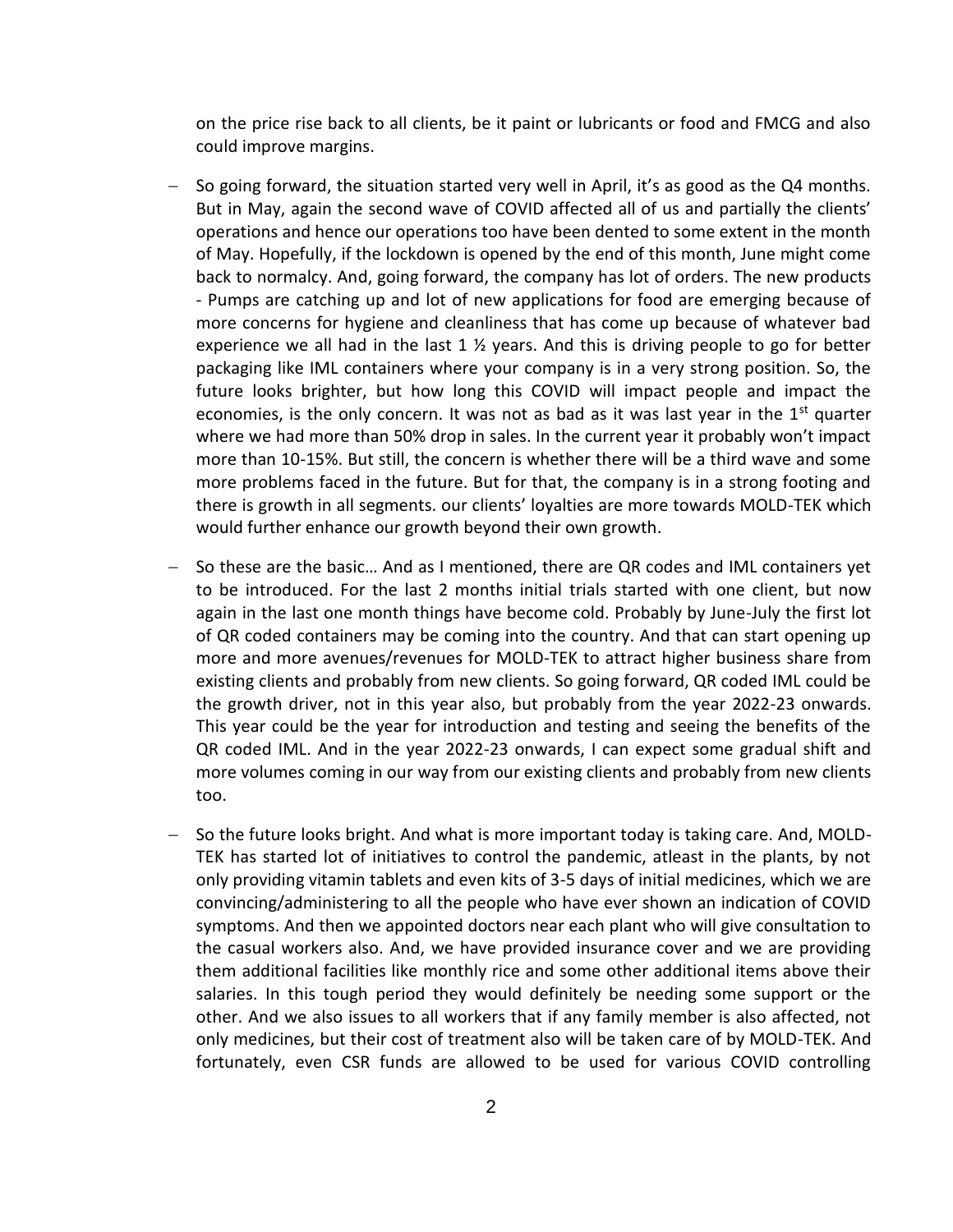measures, and the company has decided to majorly use this year's CSR funds, which are almost 1.5 cr available, which was provisioned in this year, most of them will be diverted towards controlling COVID, not only in our plants and villages where we are location, but in various parts of the country. So you all also take care and ensure that we quickly get back to normalcy and stay safe!

Now I hand it over back to Charmi and we'll start the Questions & Answers.

#### **Host:**

- Thank you very much. We will now begin the Question & Answer session. Anyone who wishes to ask a question may press \* and 1 on their touchtone telephone. If you wish to remove yourself from the question queue, you may press \* and 2. Participants are requested to use handsets while asking a question. Ladies and gentlemen, we will wait for a moment while the question queue assembles. Participants, you may press \* and 1 to ask a question.
- The first question is from the line of Ravi Naredi from Naredi Investments. Please go ahead.
- **Mr. Ravi Naredi – Naredi Investments Pvt Ltd:**
- Thank you very much for giving me the first opportunity. Laxman ji, you are doing a fantastic job. Will you update us on what is our further Capex plan?
- **Mr. Laxman Rao - Chairman & Managing Director, MOLD-TEK Packaging Ltd:**
- As I mentioned in the previous call, our Capex is an ongoing process. This year also we ended up spending about Rs. 59 cr in expansion. The expansion project has not really taken place because of COVID. And again we were about to start in the month of May-June. Now again we are in the second wave. Again we might have to wait for another 3-6 months to start our plant in Uttar Pradesh, that's at Kanpur, near Kanpur. Now having said that, the plants have to stock up our food and FMCG capacity in Hyderabad where we have acquired 4.5 acres of land from Govt, near Sultanpur. That facility will be with complete control of cleanliness, hygiene towards standards of food product manufacturing. And this plant construction can be completed during this year wherein we may have to spend about 12-15 cr. And we have already machines and various moulds and equipment ordered coming which are about 13 cr. Already we have committed an investment of about 25 cr. in this year so far. And as a brownfield expansion at Mysore and Vizag, some of these equipment have been ordered. Some of them have come already in the month of March and April, and some of them are about to come in June-July. So brownfield expansion won't take huge amount of investment, but they will add considerable amount of capacity. For eg. In Mysore and Vizag our initial expenditure might be to the tune of 18-20 cr. for each plant. Brownfield expansion to double that would hardly cost 6-8 cr. So, that process is on now. Already half of the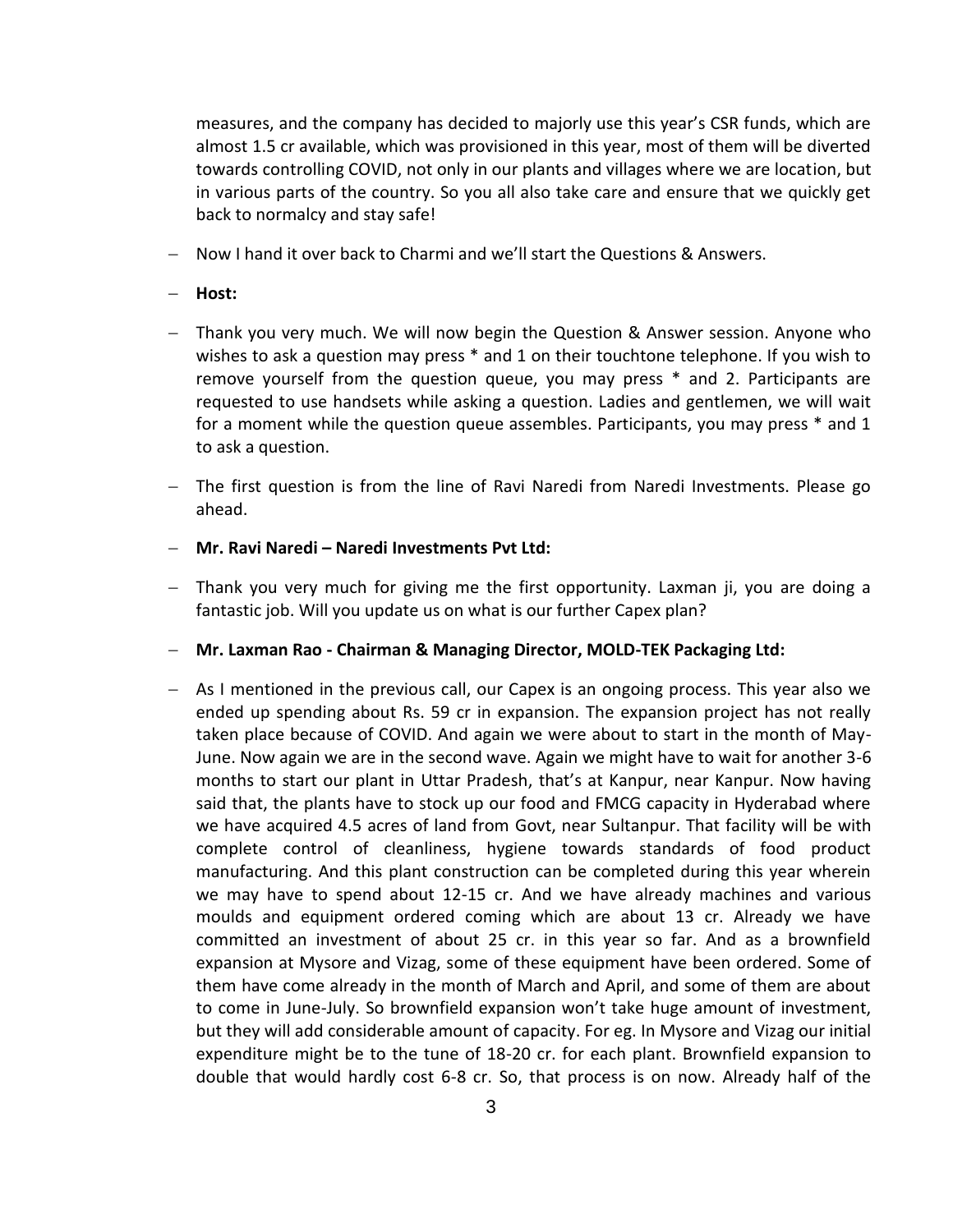capacities have been enhanced at both the locations. The capacity at Hyderabad is completely for food and FMCG expansion. These three put together, we have spent atleast 40-45 cr. expansion Capex during this year 2021-22.

#### **Mr. Ravi Naredi – Naredi Investments Pvt Ltd:**

- Fine sir. Fantastic! And sir in profits in this quarter, how much is due to rise in inventory?
- **Mr. Laxman Rao - Chairman & Managing Director, MOLD-TEK Packaging Ltd:**
- Rise in...?
- **Mr. Ravi Naredi – Naredi Investments Pvt Ltd:**
- Inventory or inventory cost... for prices of the raw material?
- **Mr. Laxman Rao - Chairman & Managing Director, MOLD-TEK Packaging Ltd:**
- $-$  See, actually the raw material price has shot up from 90,000 to 130,000 during this period in the month of March. In December it was somewhere around 95,000. It has become 130,000 in the month of March. So, for inventory the pricing will not be based on 3 months; we conservatively take 12 months average for the inventory evaluation. So overall 12 months, that might have impacted maybe Rs. 3-4 in the evaluation of the inventories. So, I don't think that will be more than a crore of rupees. I don't have a figure directly with me.
- **Mr. Ravi Naredi – Naredi Investments Pvt Ltd:**
- Okay okay. And sir one request. With the result of the company, if you give some investor presentation in a detailed way, it will help us. That is my request sir.
- **Mr. Laxman Rao - Chairman & Managing Director, MOLD-TEK Packaging Ltd:**
- Certainly. Actually our company is completely under lockdown now. The office are hardly 5-6 people who are coming to work, and the rest of the people are now allowed to even come to office for the last 20-25 days. And hopefully from the  $1<sup>st</sup>$  of June, they are talking about opening up even offices. Plants are allowed to operate, but offices are completely closed. Only few of us have passes. So, there is a limitation. Otherwise, we thought of giving a proper PPT, which we did last time, I guess. I'll ask my people to do it and put it on the NSE and BSE soon.
- **Mr. Ravi Naredi – Naredi Investments Pvt Ltd:**
- Yes sir. Thank you very much.
- **Host:**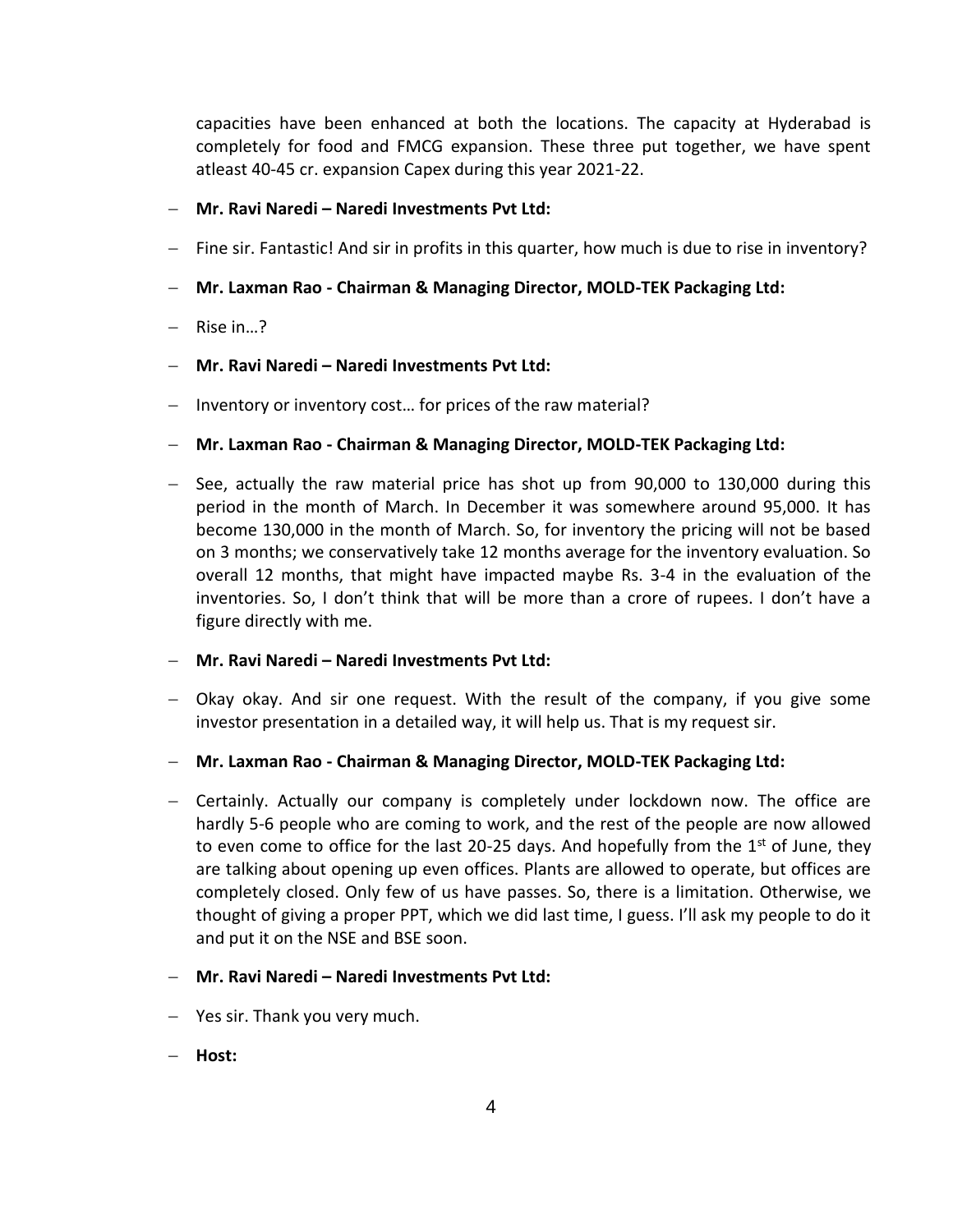- Thank you. Ladies and gentlemen, you may press \* and 1 to ask a question. The next question is from the line of Kaushal Shah from Dhani Securities. Please go ahead.
- **Mr. Kaushal Shah – Dhanki Securities:**
- Thank you very much sir for the opportunity. Could you throw some more light on how our 3 segments and the customers… you mentioned about the COVID second wave. So, what is the impression we are getting from our customers? You also mentioned about a possible drop in volumes in the current year. So, which are the segments where you feel there could be slightly slower growth? So that was the first question.
- **Mr. Laxman Rao - Chairman & Managing Director, MOLD-TEK Packaging Ltd:**
- No, there is no segment which is getting affected by COVID other than the food industry, to some extent. The paint industry, because they have stopped operations… the paint and lube industry. So overall, all segments are affected to the tune of however the lockdowns are impacting their own production and consumption in the markets. I'm not saying it will be for the full year, but for the month of May we see a drop in consumption by various client locations, and our sales also might dip in the month of May. April was as good as the January segment, but May dipped by about 15% because of lockdowns at various locations. And if they are lifted, June can be back to normal. So, overall impacts of the quarter may be reduced if June is normal, but how it goes we'll have to see. In Telangana they first said till 22<sup>nd</sup> and now they are saying on 30<sup>th</sup> they are removing the lockdown. So let's see till 30<sup>th</sup>... lockdown means kind of controlled operations. So if they continue to do so in all the states, June also may get impacted. The moment this is lifted and the economy is back on track, demand for products will shoot up, because not only paint and lube, but in food and FMCG there will be always a higher demand, and the moment the controls are lifted, you'll always see a shoot up in the demand.
- **Mr. Kaushal Shah – Dhanki Securities:**
- $-$  Right. And sir last year and even in the last quarter, which is the 4<sup>th</sup> quarter, we've seen a very good growth in our EBITDA. You mentioned it was almost Rs. 42 per kg. So, what are your thoughts on this number for the current year? Of course, for the full year this number was 36.7 or something like that, but even that is significantly higher than last year. So, any thoughts on where we can maintain our per kg margin for the current year?
- **Mr. Laxman Rao - Chairman & Managing Director, MOLD-TEK Packaging Ltd:**
- $-$  See, with pumps also adding to the sales in this year, now we have started around 1 to 1.5 million pumps a month supply, and hopefully it will reach 4-5 million by the end of this year. So, even if you average it at 2.5 to 3 million pumps per month, it is another 23- 25 cr. turnover where we expect to have food and FMCG kind of contribution. So, if such things happen due to new products… if it takes us… Otherwise, our food and FMCG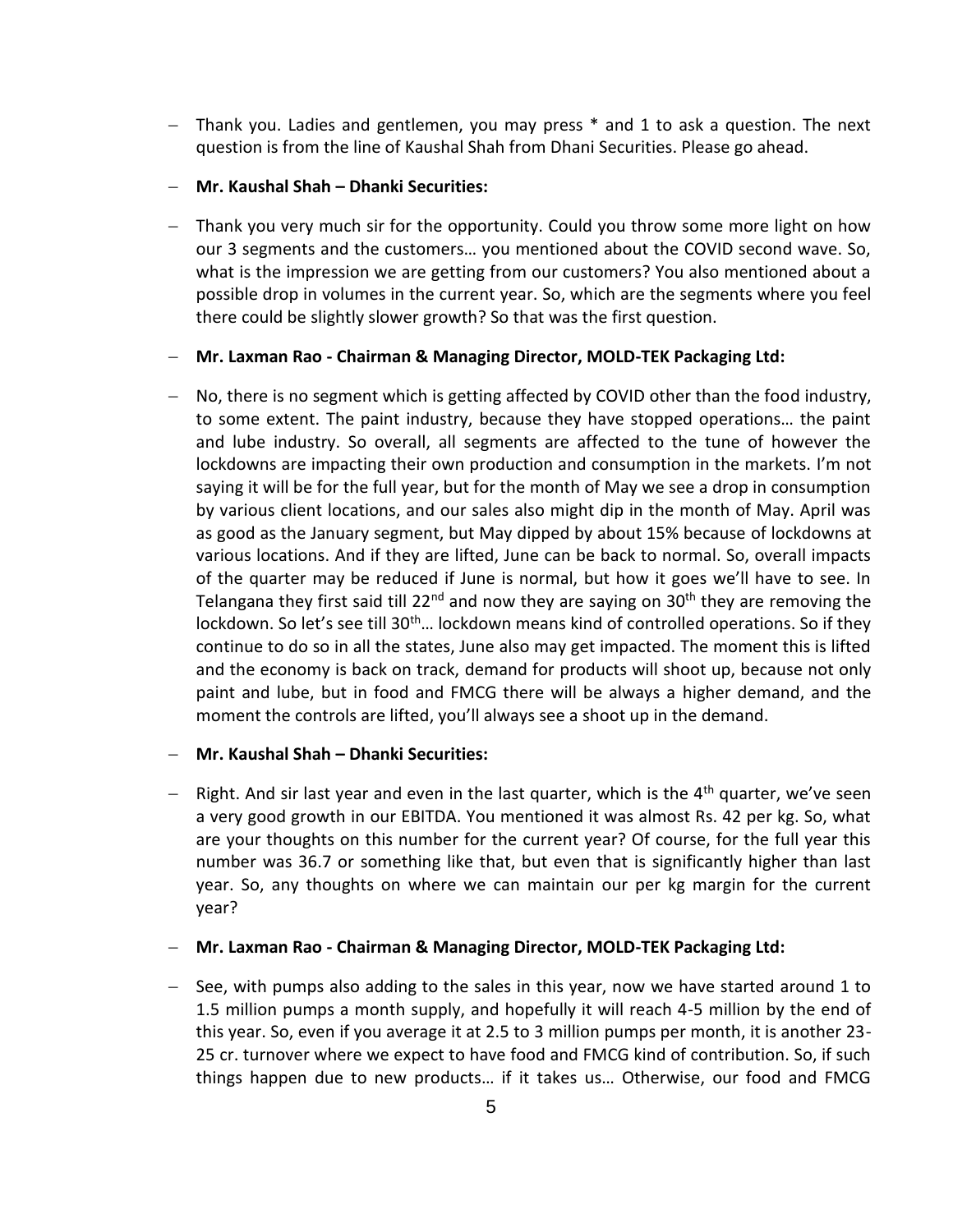continue to grow. I'm very confident that once the lockdown controls on our activities are removed, food and FMCG products will again shoot up. So then, probably from 37 we can expect 38, 39. Even Rs. 40 is a possibility for the next year. That depends upon how many months we lose in the current second wave.

- **Mr. Kaushal Shah – Dhanki Securities:**
- Right. So, for the current year you're saying maintaining this Rs. 37 should not be any major challenge. In fact, we can actually improve on this by a few rupees?
- **Mr. Laxman Rao - Chairman & Managing Director, MOLD-TEK Packaging Ltd:**
- Yeah 1 or 2 rupees provided the lockdowns and all quickly are removed and normalcy comes back.
- **Mr. Kaushal Shah – Dhanki Securities:**
- Correct. And sir, just one last question before I go back into the queue. Any new customers that we have added in the last 4-5 months?
- **Mr. Laxman Rao - Chairman & Managing Director, MOLD-TEK Packaging Ltd:**
- $-$  In the food and FMCG atleast 7-8 clients were added every month. Some of them are big to talk about, some of them are small. Dhanuka Agro we have added recently for some of their products like agricultural nutraceuticals and stuff like that. But that has opened lot of opportunities with other companies of Dhanuka. So that is another opportunity area that opened up. Coming into food and FMCG, I don't have the names; some of them are small and medium sized companies. And on an average, we are adding about 8-10 new clients a month.
- **Mr. Kaushal Shah – Dhanki Securities:**
- Okay. And sir just one last question. What do you think about the volume growth? You were saying that we are adding so many customers every month. So for the current financial year 2021-22, what kind of volume growth is likely? Of course, everything depends upon the COVID situation. But based on the current circumstances, do you think we can post some decent volume growth in the current year because of these new customers?
- **Mr. Laxman Rao - Chairman & Managing Director, MOLD-TEK Packaging Ltd:**
- Every year we are ambitiously looking at trying to reach somewhere close to 20% volume growth. I'm not talking about value, but volume growth. But, something or the other happens. For eg. This year in the  $1<sup>st</sup>$  quarter we lost almost 50%. So to cover that 50%, then we posted about 10% growth. So, had it been atleast a neutral quarter, we would've been somewhere around 18-19% or maybe even 20% growth for the past year.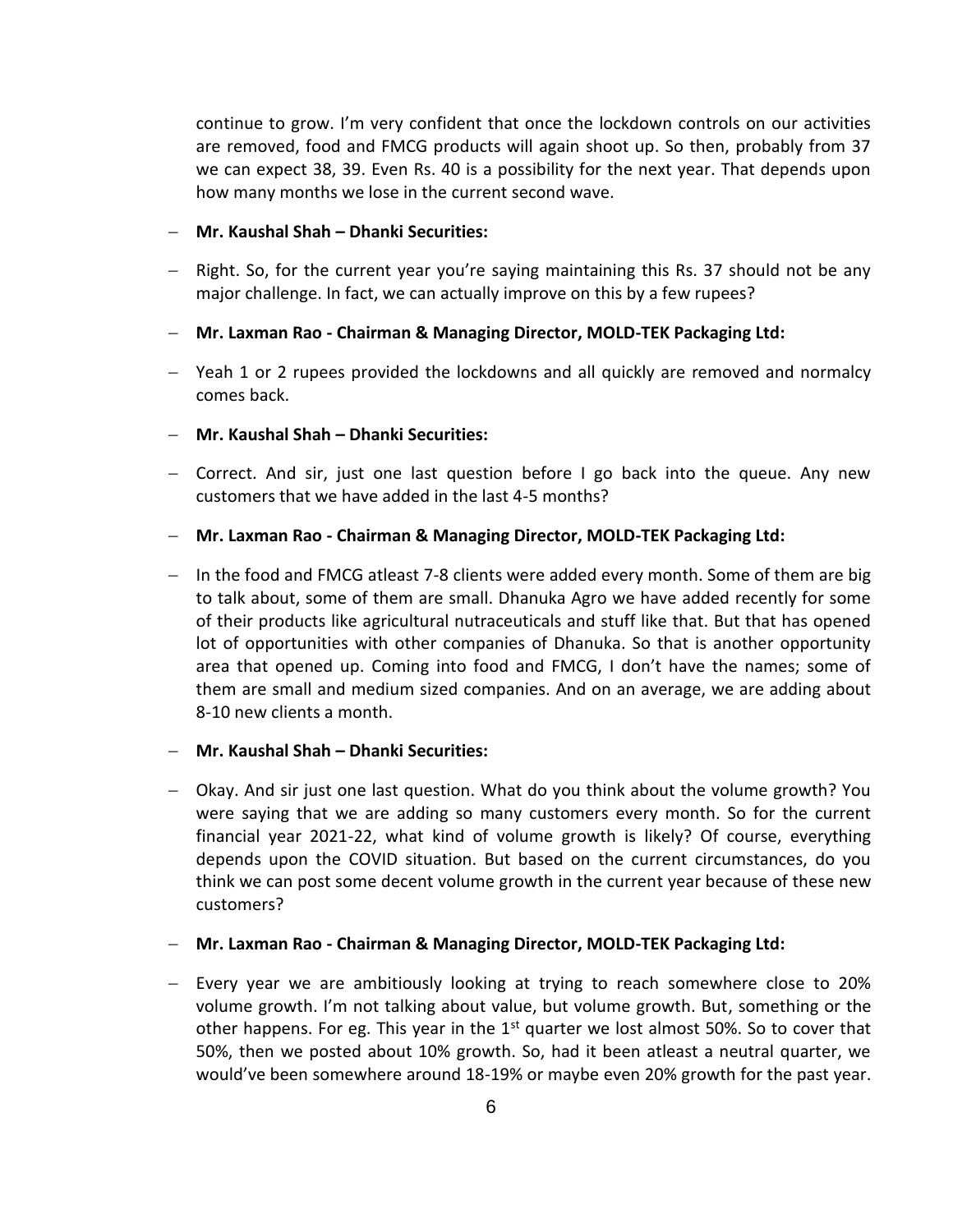But this year fortunately I hope this May and June won't be a major drop like what happened in the Q1 of last year. Probably it may be a 10-15% drop which can easily be absorbed, and we can still try for 15-18% volume growth in the current financial year.

#### **Mr. Kaushal Shah – Dhanki Securities:**

- Great! Thank you and all the best sir!
- **Host:**
- Thank you. The next question is from the line of Jaspreet Singh Arora from Equentis Portfolio Management Services. Please go ahead.
- **Mr. Jaspreet Singh Arora - Equentis Portfolio Management Services:**
- Yeah hi, good evening sir and thanks for the opportunity. With regards to the profitability, what you mentioned the EBITDA per kg, assuming the way Q1 is and it is definitely better than Q1 of last year with the view that subsequent quarters should be better... So is it fair to assume that the EBITDA per kg could oscillate between Rs. 36 and 42 per kg depending on how each quarter behaves? Would that be a broader range or do you think this is doable this current financial year?
- **Mr. Laxman Rao - Chairman & Managing Director, MOLD-TEK Packaging Ltd:**
- Yeah yeah, it is correct. Rs. 36 to Rs. 41-42 is possible.
- **Mr. Jaspreet Singh Arora - Equentis Portfolio Management Services:**
- Sure, thanks for that. And in terms of the... we're just trying to understand the capacity utilisation. If you could just talk a bit about that in terms of the current quarter? So how many units would be totally shut down as of today? How many would be operational and where operational? What's the ballpark utilisation? Whatever information you could share please.
- **Mr. Laxman Rao - Chairman & Managing Director, MOLD-TEK Packaging Ltd:**
- $-$  As of today, none of the units have shut down. The unit at Satara in Maharashtra is operating at almost 30-40% only, because Asian Paints which is its lone client is having restriction of operations there due to partial lockdown due to COVID. But the other units are running reasonably well. There is nothing less than 60% in most of the units, but not to the extent of what it ran in April or up to April. So going forward, for June, if the lockdowns are relaxed, it will go back to our typical 70-80% of capacity utilisation. If the lockdowns continue, we may probably have 60-65% capacity utilisation on an average. And if you want to know the numbers, as I said, these numbers are liquid. As we keep adding machines per year, the capacities vary. But, for having some kind of ballpark figures, in 2020 our capacity was 37,000 tons at the end of the year and now it is 40,400.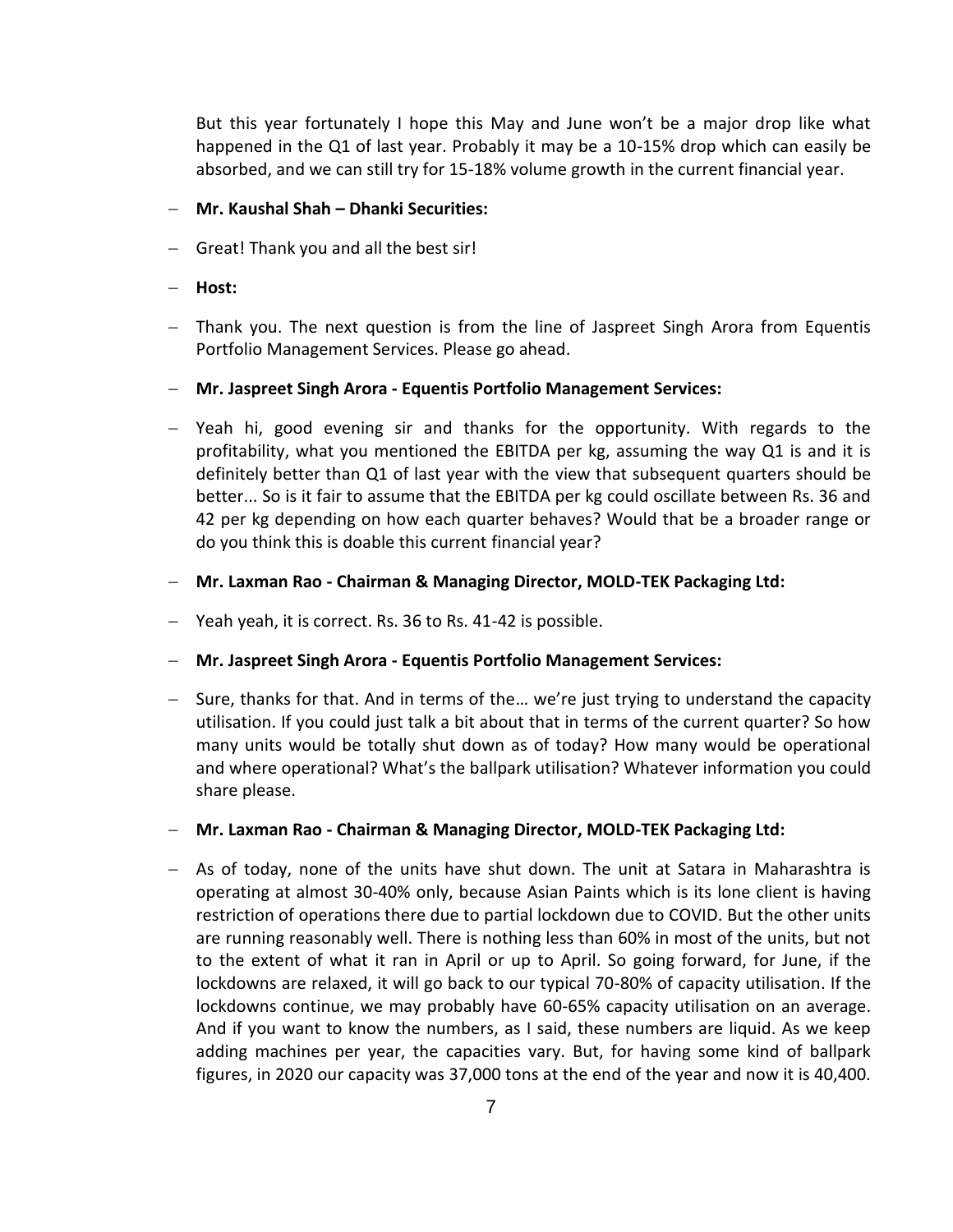So about 10% capacity was added during last year. And this year, within these 3 months of April, May and let's say June-July… in these 4 months we would be adding another 3,000-3,500 tons of our production capacity in both Mysore and Vizag and a little bit at Hyderabad. So these three will take it up to 44,000. Last year our production was 27,000 tons. Of course, the  $1<sup>st</sup>$  quarter was hardly 3,500 or 3,600 tons. So if you remove that 3,600, the average in the next 3 quarters are somewhere around 7,500 tons per month. So we would've reached 30,000 of the 37,000 had we ran normally, but for COVID. So, 30,000 on 37,000 is almost 80% which is the best any injection moulding company can do. And this gradual addition of 3,000 happened during the year and again another 3,000-4,000 is happening this year in the brownfield projects. So we are aiming to reach at least 35,000 tons output this year… 32,000 tons this year as against 26,300 tons last year. But how COVID will impact is to be seen.

- **Mr. Jaspreet Singh Arora - Equentis Portfolio Management Services:**
- Okay. So 32,000 in the current financial year v/s 26,300 last year?
- **Mr. Laxman Rao - Chairman & Managing Director, MOLD-TEK Packaging Ltd:**
- Yeah.
- **Mr. Jaspreet Singh Arora - Equentis Portfolio Management Services:**
- Okay, that's good and healthy growth. Thanks for that. Sir, the UAE operations, we did some provisioning of Rs. 1 cr. Anymore provisioning pending and what's the status there? What…
- **Mr. Laxman Rao - Chairman & Managing Director, MOLD-TEK Packaging Ltd:**
- No, this is the last one because we also burnt our fingers with the taxation. The last one is the taxation payment, the benefit which we were supposed to get through the return what they call it. They didn't allow us and they asked us to pay back the taxes i.e. this provision of 1.07 cr. And we paid also basically the error between the FTZ and the government they didn't file papers in time I guess in one particular year. So the government didn't allow the FTZ to pay to its participants to take the tax exemption and that also fell on us. So the last we paid off and I think we are now cleared out of UAE.
- **Mr. Jaspreet Singh Arora - Equentis Portfolio Management Services:**
- Okay, okay great, so this you mentioned in the U.P. we're planning to had a project plant and we are in the process of land, you know, buying land through that poll mechanism. What's the plan, by when do we plan to start work here and how much Capex and finish by when.
- **Mr. Laxman Rao - Chairman & Managing Director, MOLD-TEK Packaging Ltd:**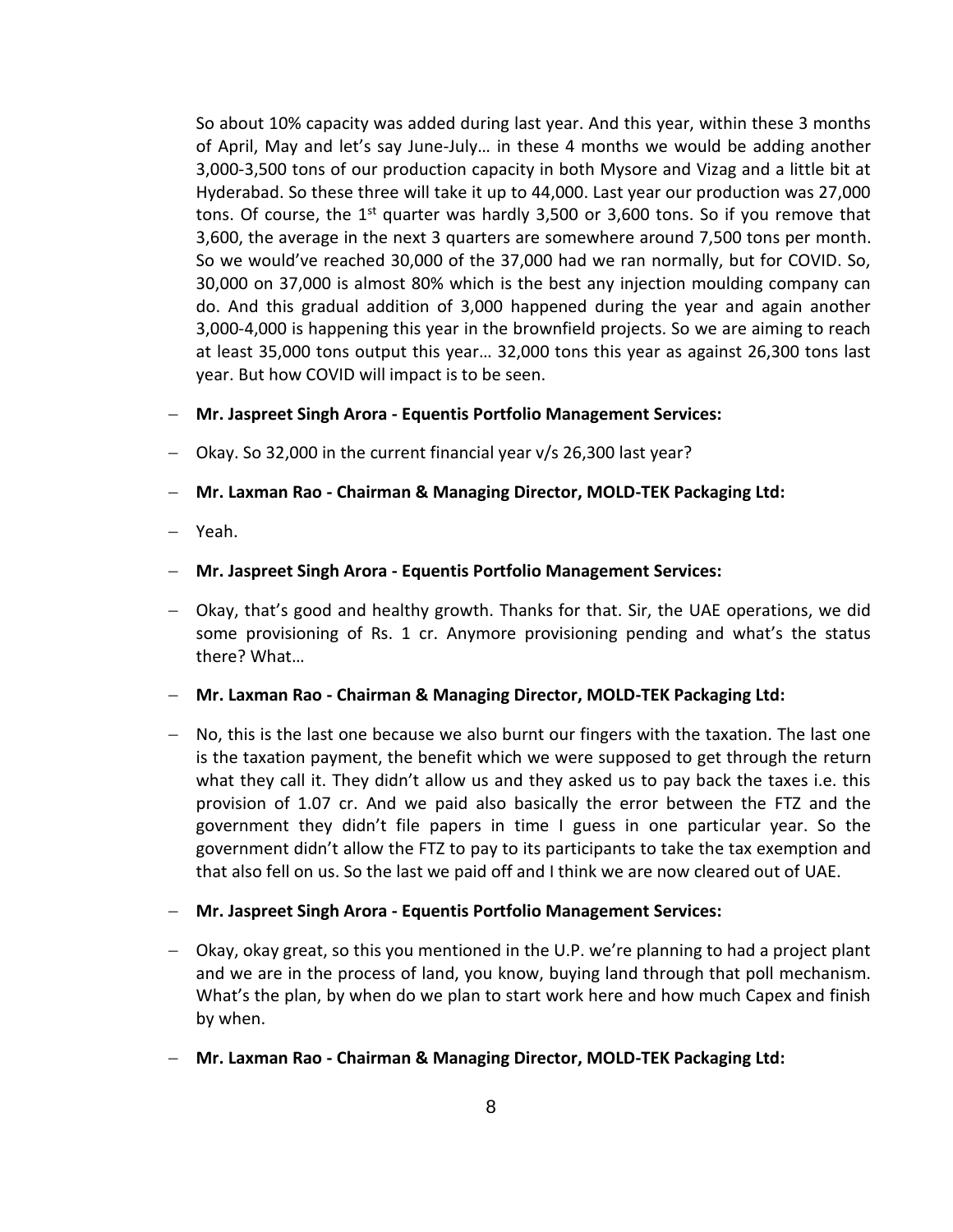- Actually we are committed to Nerolac to start the production in May, June. But with this Covid again I think it will go to September, actually we have already signed the lease agreement with 1 company which they have agreed to defer by 3 months. So from July or August it will be effective and then land is being purchased through industrial estate at near Lucknow Airport some 500 kms from Lucknow Airport and then small, small plots they are selling but they said they will pool and try to give us 3 acres of plot which is minimum required for us. So that first week of June or on  $8<sup>th</sup>$  of June we have kind of auctioned for that, if that happens we will procure the land but the buildings will not start immediately because it might take some time to stabilise operations there in the factory and then probably in the year '22 we will take up the our own plant construction there because by '22-23 that year we are expected to start production in the same industrial estate, and they have in principle agreed to use Mold-Tek as one of the major vendors.
- **Mr. Jaspreet Singh Arora - Equentis Portfolio Management Services:**
- $-$  Okay, till then we ....
- **Mr. Laxman Rao - Chairman & Managing Director, MOLD-TEK Packaging Ltd:**
- Till then we'll continue to lease the premises for about one and half year.
- **Mr. Jaspreet Singh Arora - Equentis Portfolio Management Services:**
- $-$  Sir, what's the Capex of this project, just last question, sir.
- **Mr. Laxman Rao - Chairman & Managing Director, MOLD-TEK Packaging Ltd:**
- $-$  In the FY21 the Capex will be hardly 5-6 crores.
- **Mr. Jaspreet Singh Arora - Equentis Portfolio Management Services:**
- On the land, sir, on land and then the, once you start …
- **Mr. Laxman Rao - Chairman & Managing Director, MOLD-TEK Packaging Ltd:**
- Land there the prices are hardly around 1 crore per acre so 3 crores would be the investment.
- **Mr. Jaspreet Singh Arora - Equentis Portfolio Management Services:**
- $-$  And then the machinery for the first year.
- **Mr. Laxman Rao - Chairman & Managing Director, MOLD-TEK Packaging Ltd:**
- And machinery we believe itself will cost us 4 crores, so in the first year 7 crores we invest probably in the year '22-23 we may have to invest again another 15 crores.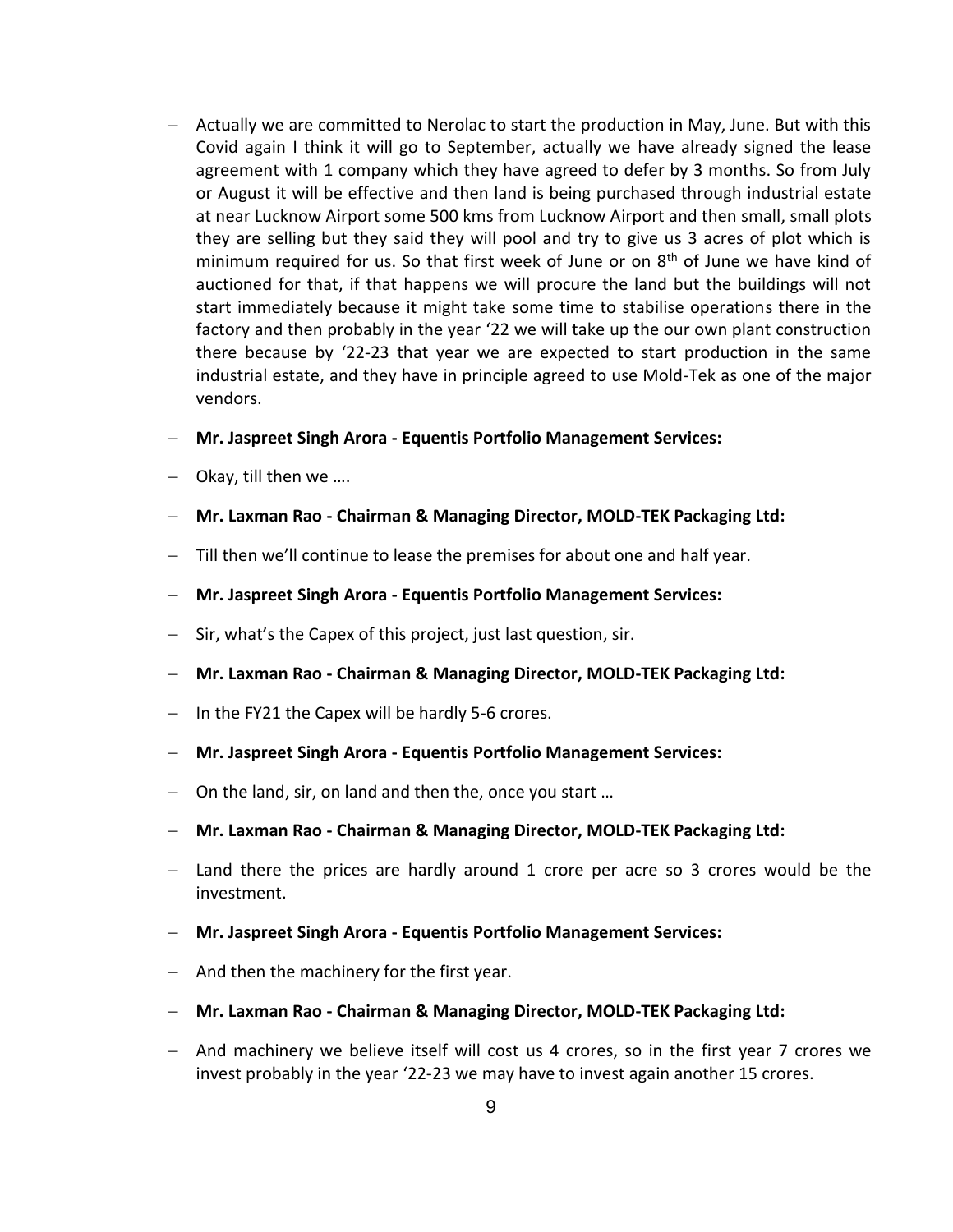- **Mr. Jaspreet Singh Arora - Equentis Portfolio Management Services:**
- Okay great, sir, I'm done, sir. Thank you so much and congratulations, sir, on a good quarter, thank you.
- **Mr. Laxman Rao - Chairman & Managing Director, MOLD-TEK Packaging Ltd:**
- $-$  Thanks.
- **Host:**
- Thank you, the next question is from the line of Mithun Mehta from Lucky Investment Managers, please go ahead.
- **Mr. Mithun Mehta – Lucky Investment Managers:**
- Yeah hi, good evening, sir, and congratulations on a great set of quarter.
- **Mr. Laxman Rao - Chairman & Managing Director, MOLD-TEK Packaging Ltd:**
- Thank you.
- **Mr. Mithun Mehta – Lucky Investment Managers:**
- Yeah, sir, just had one or two questions, one is only on EBITDA per kilo can you help us to understand this delta between paint room versus the food FMCG what's the difference in the EBITDA per kilo that you make.
- **Mr. Laxman Rao - Chairman & Managing Director, MOLD-TEK Packaging Ltd:**
- Yeah, I can't give such detailed explanation but in the food the growth during the last period Q4 let's say was 23% whereas in this year the growth is 55%. So from 22.3 crores in Q4 it went up to 37 crores in the year quarter on quarter comparison. So there is almost 55% increase, 55.5% increase in the sale of food in the FMCG products during this Q4. That is one major factor for our improved profitability which held much higher contribution margin compared to paint and lubricants.
- **Mr. Mithun Mehta – Lucky Investment Managers:**
- Number is likely to sustain I mean this growth is likely to sustain in Q3?
- **Mr. Laxman Rao - Chairman & Managing Director, MOLD-TEK Packaging Ltd:**
- Actually to continue where I said whatever only one good thing we see from Covid, more and more manufacturers of food items are concerned about the packaging and hygienic packaging, earlier they don't care they used to sell it in fibre cups they sell it in vacuum formed containers whatever it is but now there is a lot of awareness and at least there's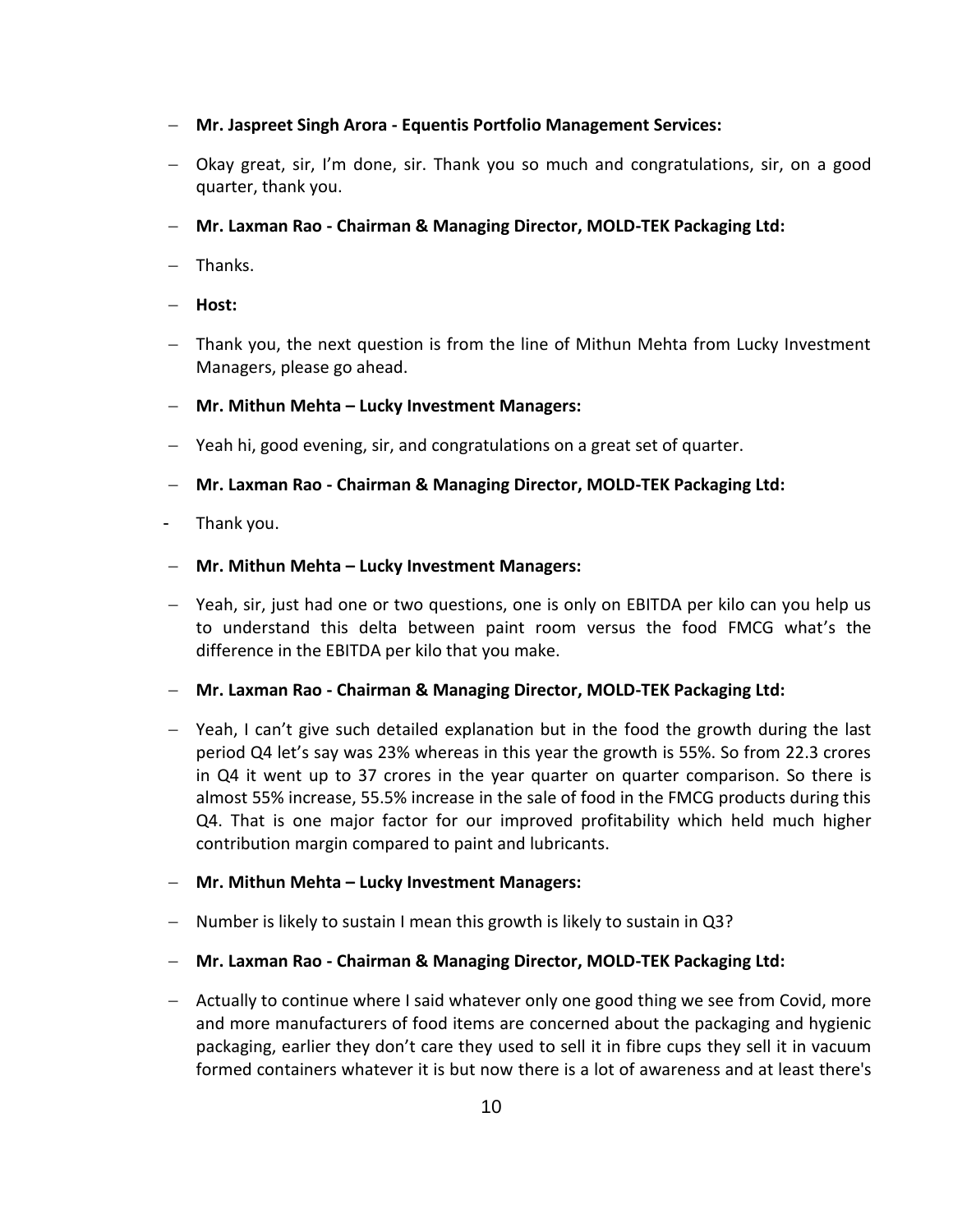a drive towards better containers which are manufactured in a hygienic manner. So that great contamination will come down and their products will be safe guarded. So that awareness is coming up and even small and medium size companies are ready to go for IML containers which will enable, which will safeguard the products. So that awareness is what is driving most of them to go for IML containers. And that is one of the major reasons I see for sudden jump or continued jump in sales of FMCG. This quarter also would have been same but again this month it would have been the best month for ice cream now that it has gone, so month of May ice cream companies other than big players like Hindustan Lever and Arun any other ice cream small and medium players are almost down. So that could impact the month of May. But June also is a good month of ice cream if lockdowns are lifted by end of this month, June could be again a big month for us. So that's the status as of today. But going forward we still lot of gauge are coming in our containers, pharma, nutrition powders, agro nutrients. Like this many new companies are coming in, detergents in our gauge containers which are meant for bulk use we are able to sell to major players and 3-4 major detergent bulk facts. So like this we are finding new applications and new clients which I think will continue for next few more years and anyway we are having sweet boxes, we added pumps recently which will be driving growth in next couple of years. And then the cure coded IML containers is another variant which might give us growth for next 2 -3 years. So like this we need to keep on finding new areas and applications to sustain good growth.

#### **Mr. Mithun Mehta – Lucky Investment Managers:**

- $-$  But in Q4 you know we have done highest quarterly sales of 165 crores, is it fair to assume that all our factories were running at 80% capacity in Q4.
- **Mr. Laxman Rao - Chairman & Managing Director, MOLD-TEK Packaging Ltd:**
- One more thing we need to understand there is a insulation of raw material in it, raw material price have shot up from average of 90 – 95 to average of around 110. So the raw material cost have gone up during this quarter, so the sales growth in a real volume is 40% it's not 50%. The growth in volume is only 30%. The growth in number is 51% but growth in number of terms of sale it is only 30%. So the 21% is the insulation of raw material hike but in spite of that we could get 125% growth so far.

#### **Mr. Mithun Mehta – Lucky Investment Managers:**

- And what are your volumes, sir.
- **Mr. Laxman Rao - Chairman & Managing Director, MOLD-TEK Packaging Ltd:**
- $-$  For the year total is 26,300.
- **Mr. Mithun Mehta – Lucky Investment Managers:**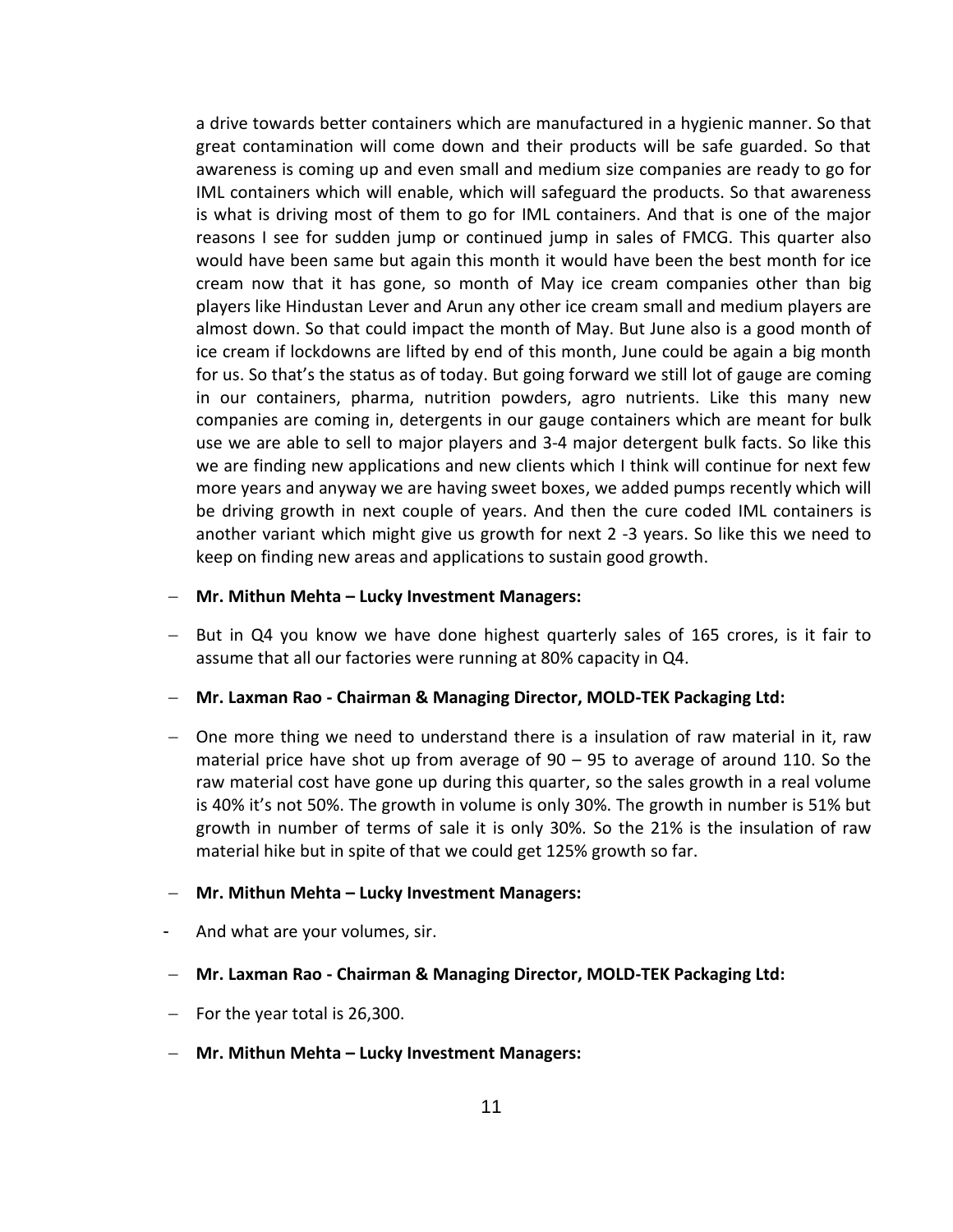- $-$  Come again, sir?
- **Mr. Laxman Rao - Chairman & Managing Director, MOLD-TEK Packaging Ltd:**
- $-26,300.$
- **Mr. Mithun Mehta – Lucky Investment Managers:**
- What is it?
- **Mr. Laxman Rao - Chairman & Managing Director, MOLD-TEK Packaging Ltd:**
- $-26,300.$
- $-$  Can you hear me?
- **Mr. Mithun Mehta – Lucky Investment Managers:**
- Yeah, yeah, I can hear you sir. 26,300 was a volume for FY 21.
- **Mr. Laxman Rao - Chairman & Managing Director, MOLD-TEK Packaging Ltd:**
- Yes.
- **Mr. Mithun Mehta – Lucky Investment Managers:**
- $-$  And what was for FY 20.
- **Mr. Laxman Rao - Chairman & Managing Director, MOLD-TEK Packaging Ltd:**
- $-$  20, it was 24,200.
- **Mr. Mithun Mehta – Lucky Investment Managers:**
- $-24,000.$
- **Mr. Laxman Rao - Chairman & Managing Director, MOLD-TEK Packaging Ltd:**
- $-$  That was I said 9% growth.
- **Host:**
- Mithun, you have any follow up question.
- **Mr. Mithun Mehta – Lucky Investment Managers:**
- Okay, great, thank you very much, sir.
- **Host:**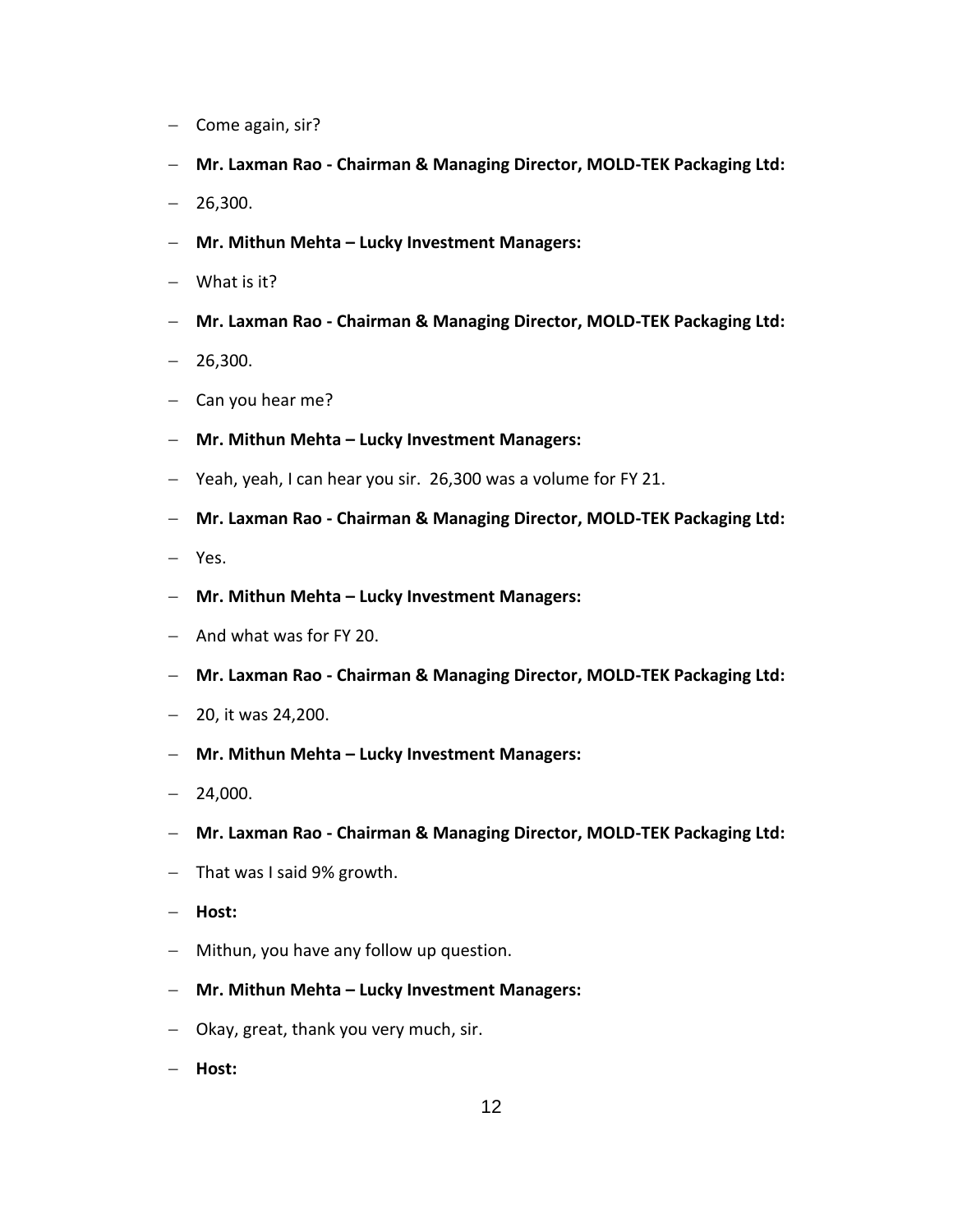- Thank you. The next question is from the line of Parvesh Chehra, from Lucky Investment Managers, please go head.
- **Mr. Parvesh Chehra – Lucky Investment Managers:**
- $-$  Sir, my question was answered. Just one clarification, the capacity will rise to about 44,500 tons, right?

## **Mr. Laxman Rao - Chairman & Managing Director, MOLD-TEK Packaging Ltd:**

Yes, 44,000 with the machines that are in the pipeline.

## - **Mr. Parvesh Chehra – Lucky Investment Managers:**

- And you will not have a capacity constraint during this year, right, because this capacity is going to come probably in the second half.
- **Mr. Laxman Rao - Chairman & Managing Director, MOLD-TEK Packaging Ltd:**
- Yes, already this quarter some of the machines have arrived and I have checked, and some of the machines are coming in June-July. So by the end of this quarter or maybe beginning of second quarter we will be having the capacity ready.
- **Mr. Parvesh Chehra – Lucky Investment Managers:**
- And just one clarification, on the EBITDA increase side for the quarter, was there any major mix change because the number that you mentioned which is about 33 crore revenue is what you booked for.
- **Mr. Laxman Rao – Chairman & Managing Director, MOLD-Tek Packaging Ltd:**
- 37 crores.
- **Mr. Parvesh Chehra – Lucky Investment Managers:**
- 37, that was something like 37 divided by 161, that was some 22…
- **Mr. Laxman Rao – Chairman & Managing Director, MOLD-Tek Packaging Ltd:**
- 23%.
- **Mr. Parvesh Chehra – Lucky Investment Managers:**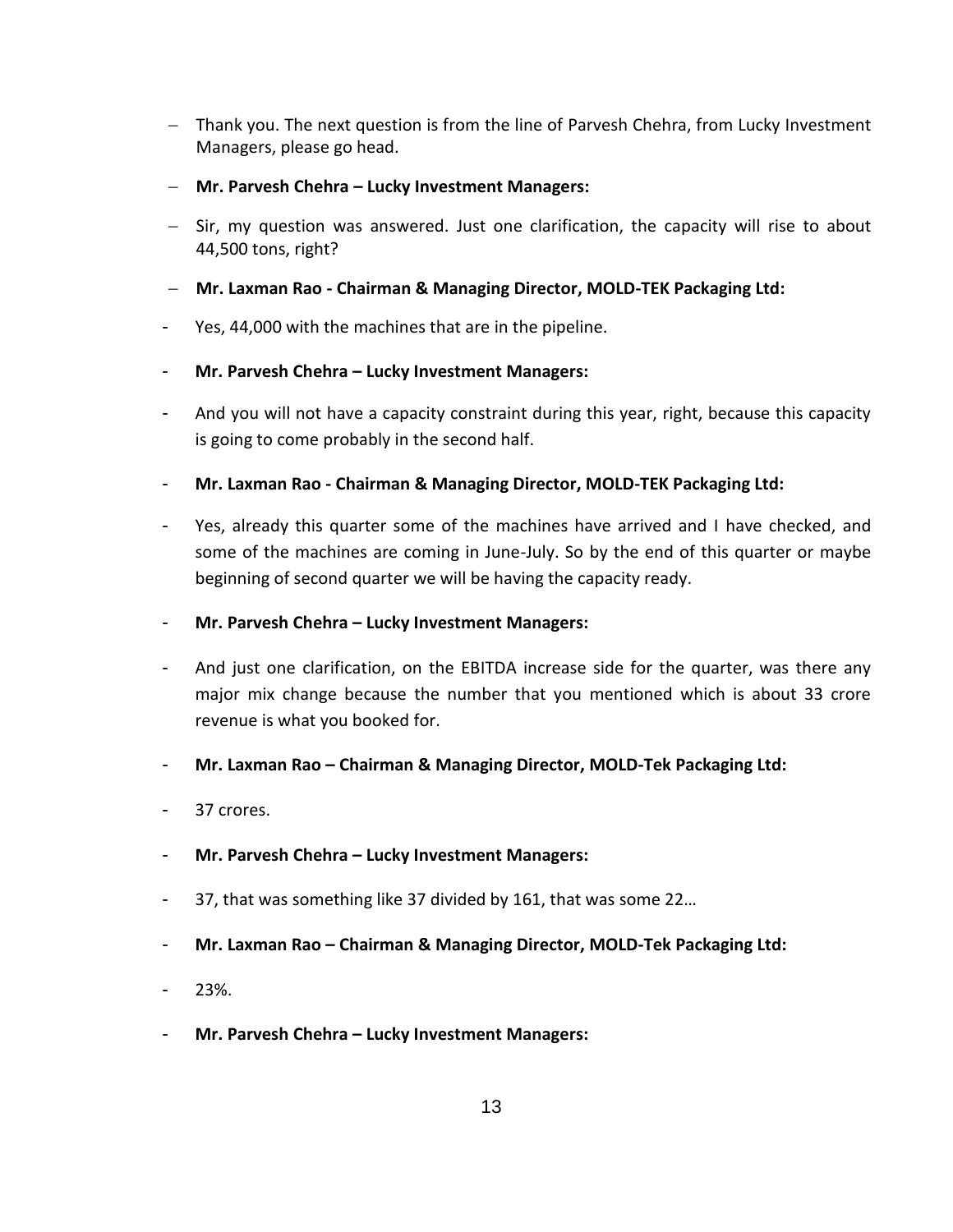- But that's the number even in the past that the similar mix is what you have I was unable to comprehend why the EBITDA per kg has moved up.
- **Mr. Laxman Rao – Chairman & Managing Director, MOLD-Tek Packaging Ltd.:**
- There is also improvement in the IML sales of paint containers, within the paint containers there is a growth of IML, they have shifted some 3 brands into IML, so during October or November they have started but the numbers started shooting up in this quarter, so that is also a contributor.
- **Mr. Parvesh Chehra – Lucky Investment Managers:**
- Okay, better performance, okay.
- **Mr. Laxman Rao - Chairman & Managing Director, MOLD-TEK Packaging Ltd:**
- And prices also we could demand better price for our products during this period especially from the food industry so that is where we improved the EBITDA.
- **Mr. Parvesh Chehra – Lucky Investment Managers:**
- Just clarifying in the past call you mentioned that your volume mix is 17% lube and 51% paint, right, and balance is food.
- **Mr. Laxman Rao - Chairman & Managing Director, MOLD-TEK Packaging Ltd:**
- Yeah. You mean in Q3 or for 12 months?
- **Mr. Parvesh Chehra – Lucky Investment Managers:**
- $-$  No, for 12 months in the usual last year cycle, lubes were 17 and paints were 51, right.
- **Mr. Laxman Rao - Chairman & Managing Director, MOLD-TEK Packaging Ltd:**
- Lubes was 22.
- **Mr. Parvesh Chehra – Lucky Investment Managers:**
- $-22?$
- **Mr. Laxman Rao - Chairman & Managing Director, MOLD-TEK Packaging Ltd:**
- Yeah.
- **Mr. Parvesh Chehra – Lucky Investment Managers:**
- Okay. Thank you very much, sir.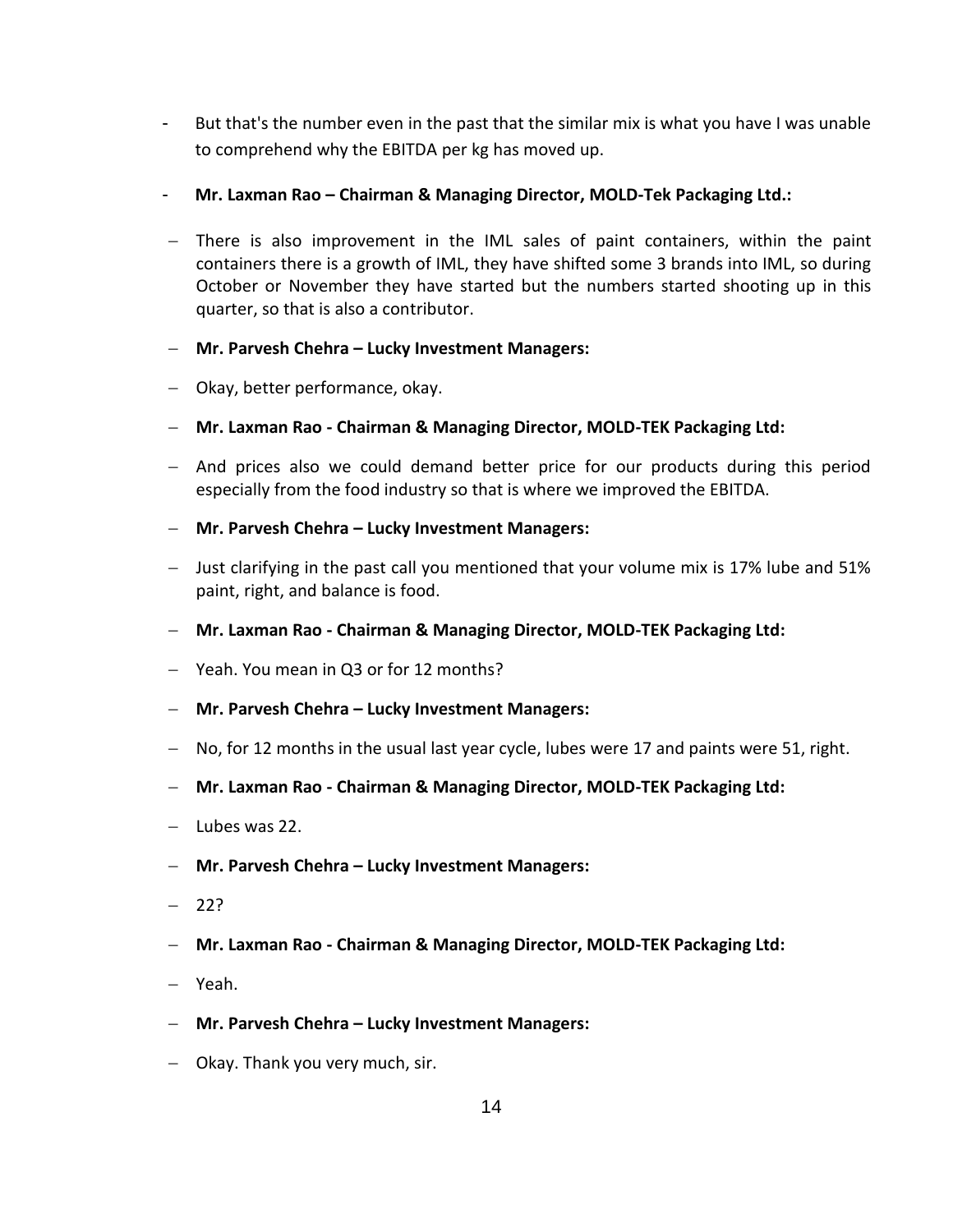#### **Host:**

 Thank you. I request all the participants to please restrict to two questions per participant. If time permits please come back in the question queue for a follow up question. The next question is from the line of Disha Seth from Amwel Shares and Stock Broking, please go ahead.

#### **Ms. Disha Seth – Amwel Shares and Stock Broking:**

- $-$  Sir, I just wanted to ask two questions. Sir, what is the mix for the current quarter and for the whole year for IML and non IML, and what is it year on year?
- **Mr. Laxman Rao - Chairman & Managing Director, MOLD-TEK Packaging Ltd:**
- IML, total IML is around 65/66.6 and the rest is non IML. It was for the last 12 months to tell you it was 60, it was 64-65 last year and it has gone up to 66, it is up only by 2 to 2.5%.

#### **Ms. Disha Seth – Amwel Shares and Stock Broking:**

- $-$  Sir, that 66.3 is for the quarter, and for the whole year it is 64, right, am I understanding it right, so that will improve the EBITDA margins, that way I was asking.
- **Mr. Laxman Rao - Chairman & Managing Director, MOLD-TEK Packaging Ltd:**
- $-$  Yeah, this full year it is 64.
- **Ms. Disha Seth – Amwel Shares and Stock Broking:**
- Okay.
- **Mr. Laxman Rao - Chairman & Managing Director, MOLD-TEK Packaging Ltd:**
- $-$  This is for the Q4, for the full year it is 64 from 62 so it is just 2%.
- **Ms. Disha Seth – Amwel Shares and Stock Broking:**
- $-$  Sir, just 66 is the exit, so for the whole year we will have minimum 66%, or that will...
- **Mr. Laxman Rao - Chairman & Managing Director, MOLD-TEK Packaging Ltd:**
- $-$  For the next year, that will probably be, now that it is stagnating because more or less companies have gone for IML or HTL, non-label containers, so the non-label containers are mainly in screen printing. Some of the small quantity brands continue to be in that. So going forward this shift in IML will only come when the major clients decide to shift away from screen printing to IML or even when they shift from HTL to IML they will tend to give us more percentage of the margins.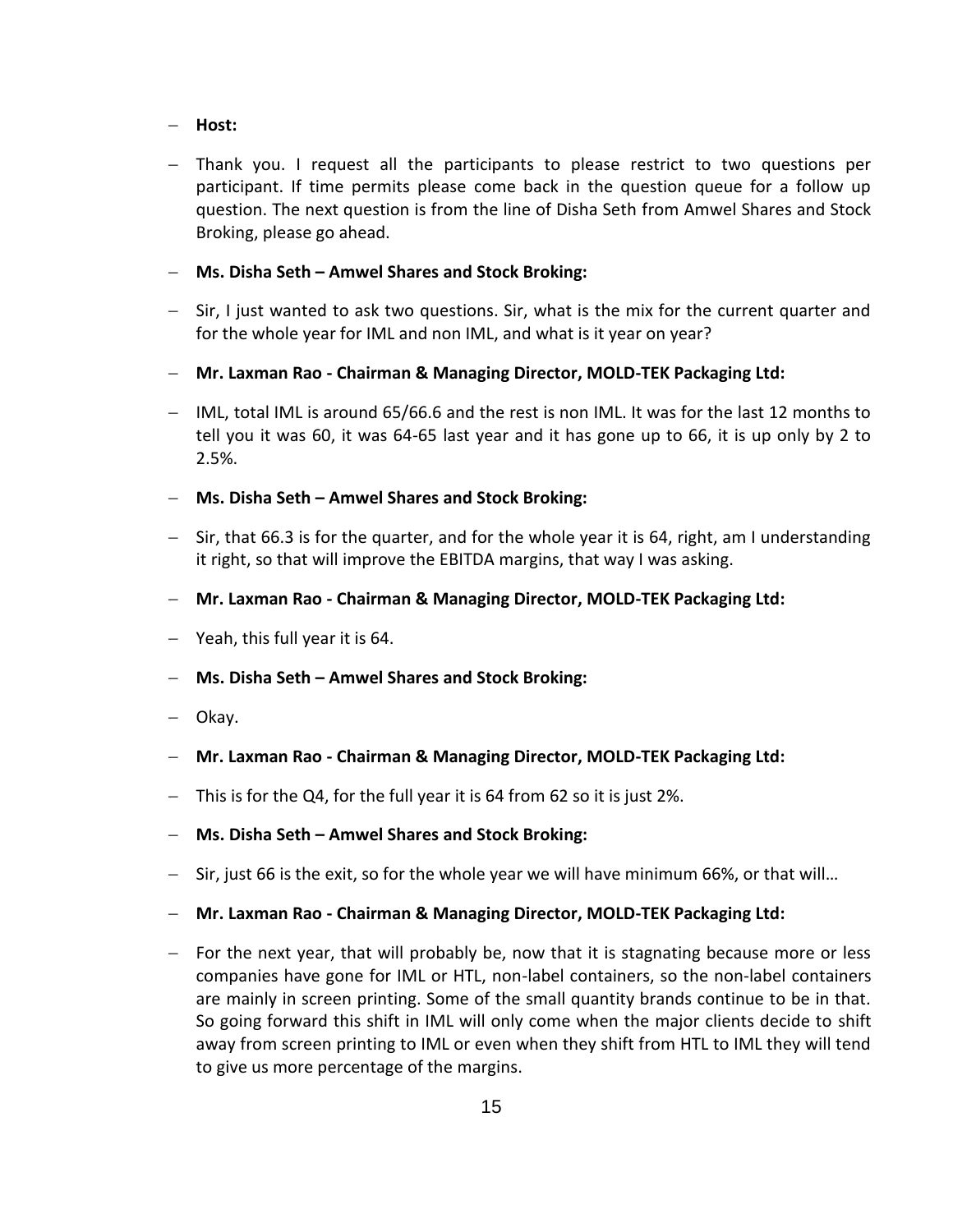#### **Ms. Disha Seth – Amwel Shares and Stock Broking:**

- Okay, and, sir, for the current quarter like Q1, the EBITDA per kg might go down because the raw material has gone to 130 per kg versus 90 per kg, am I understanding it right?
- **Mr. Laxman Rao - Chairman & Managing Director, MOLD-TEK Packaging Ltd:**
- $-$  No, the raw material price has already gone up, it was peak in the month of March, it reached 132 in March and now it is 120, so we could pass on the price differential to the client successfully in the next quarter. So that is not a factor at all to reduce our EBITDA at all. The main thing is reduce the volume of uptake due to the lockdown at various locations. Clients have stopped some of their plants, or partially operating their plants, that is the reason for reduced capacity utilization.
- **Ms. Disha Seth – Amwel Shares and Stock Broking:**
- Okay, sir. Sir, just one clarification, you mentioned 26,500 is the volume for FY21 and 32,500 you are expecting for FY22, am I understanding it right?
- **Mr. Laxman Rao - Chairman & Managing Director, MOLD-TEK Packaging Ltd:**
- Yeah, if things are normal we are aiming at 32,500, we will have to see how the covid situation turns out.
- **Ms. Disha Seth – Amwel Shares and Stock Broking:**
- $-$  Okay, sir, thank you.
- **Mr. Laxman Rao - Chairman & Managing Director, MOLD-TEK Packaging Ltd:**
- $-$  Thank you.
- **Host:**
- Thank you. The next question is from Mr. Raunak Vora from AEM Fund Advisors, please go ahead.
- **Mr. Raunak Vora – AEM Fund Advisors:**
- That's a good set of numbers you have. Can you give the value and volume by break up between the paint, lubes and FMCG for the full year '21?
- **Mr. Laxman Rao - Chairman & Managing Director, MOLD-TEK Packaging Ltd:**
- $-$  For the full year '21 it is 53.5, 22 and 24.1.
- **Mr. Raunak Vora – AEM Fund Advisors:**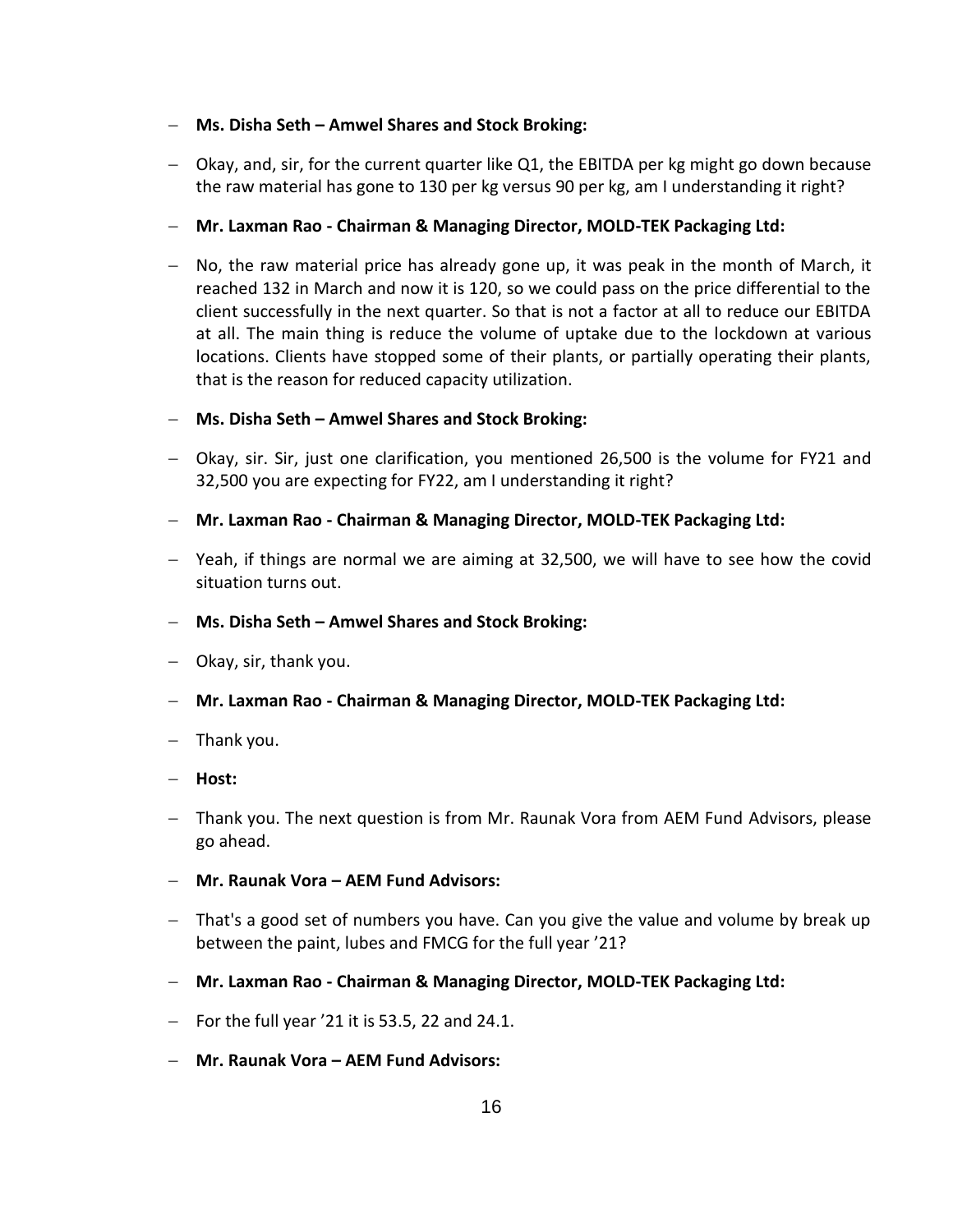- $-$  This is value wise, right?
- **Mr. Laxman Rao - Chairman & Managing Director, MOLD-TEK Packaging Ltd:**
- Yeah, this is value wise.
- **Mr. Raunak Vora – AEM Fund Advisors:**
- $-$  And volume?
- **Mr. Laxman Rao - Chairman & Managing Director, MOLD-TEK Packaging Ltd:**
- $-$  Volume is 57.8, 23.7 and 18.5.
- **Ms. Raunak Vora – AEM Fund Advisors:**
- $-$  Okay, sir, thank you.
- **Host:**
- Thank you. The next question is from the line of Archana Gude from IDBD Capital Markets, please go ahead.
- **Ms. Archana Gude – IDBI Capital Markets:**
- $-$  Sir, thank you for the opportunity and congratulations on a very good set of numbers. Sir, two questions, sir first you mentioned about Satara capacity utilization was lower because of lockdown related restrictions. Sir, is it fair to assume that there was no pause from Asian Paints in terms of new orders.
- **Mr. Laxman Rao - Chairman & Managing Director, MOLD-TEK Packaging Ltd:**
- Sorry?
- **Ms. Archana Gude – IDBI Capital Markets:**
- Sir, earlier you mentioned that Satara capacity utilization was lower because of the lockdown restrictions in May, so is it fair to assume that there is no kind of pause in terms of new orders from Asian Paints.
- **Mr. Laxman Rao - Chairman & Managing Director, MOLD-TEK Packaging Ltd:**
- $-$  I heard your first part about that Satara is impacted by lockdown, and then what is the question?
- **Ms. Archan Gude – IDBI Capital Markets:**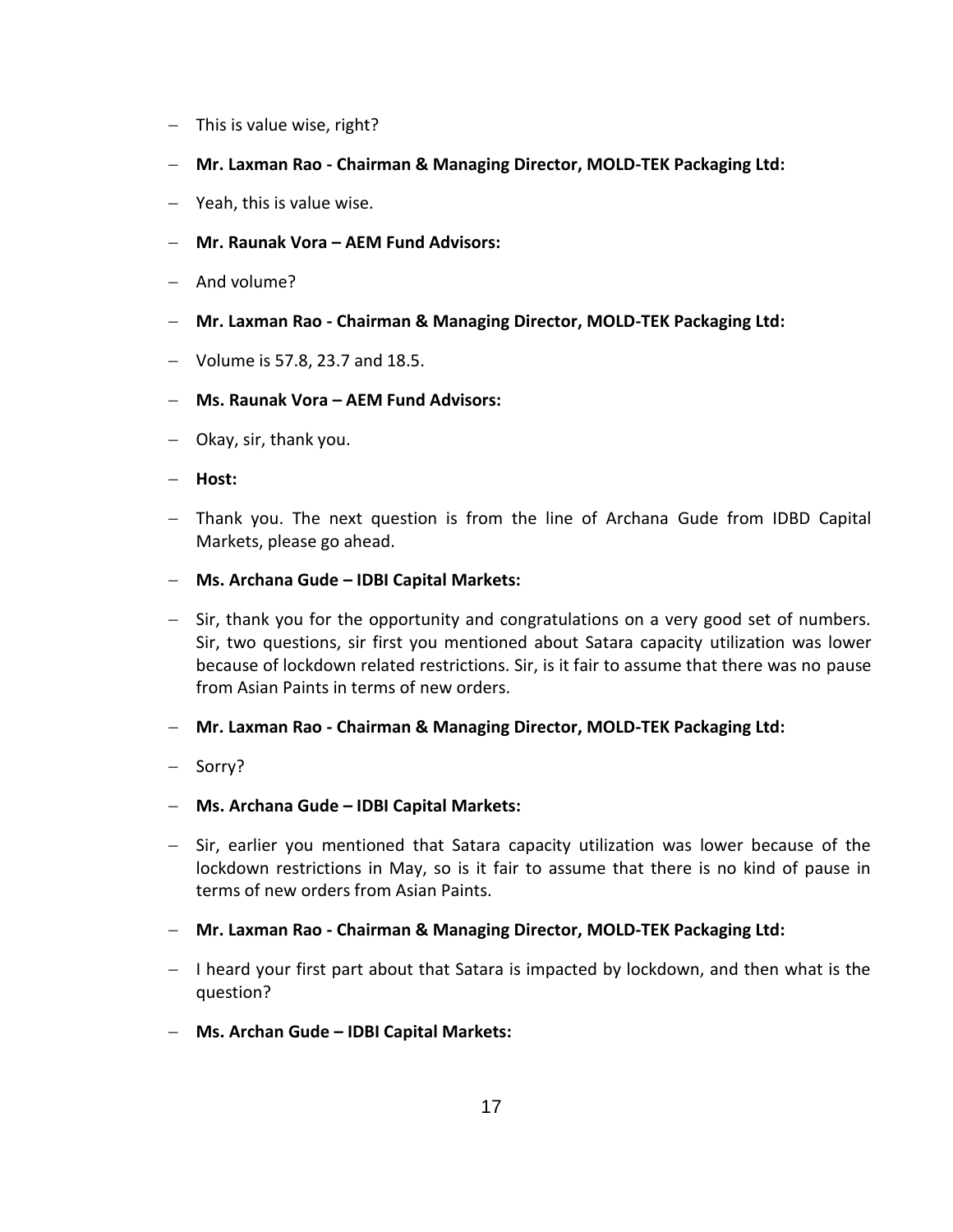$-$  See the question is like when we asked about the Asian Paints pause they are pretty much sure that Q1 was only much impacted because of this second wave of Covid. So I am just trying to understand that there is no pause in the new orders for us from Asian Paints as well as the other paint companies.

**Mr. Laxman Rao - Chairman & Managing Director, MOLD-TEK Packaging Ltd:**

 $-$  See whatever Asian Paints loses at Satara they may make up at the other plants, but there are certainly restrictions on everybody. See in general there is a slowdown in the month of May, nothing happened in April, April was as good as Jan-Feb, but coming to May right from first week of May, plants have stopped as lockdowns have been implemented at various locations in the country affecting everybody including Asian Paints or Berger or anybody to that extent. And their production and productivity definitely comes down and the movement of goods slows down. So that effect is visible in May, but if the lockdown go off again in a couple of months it can really pick up speed and cover up the deficient. So as of today at Satara that is Maharashtra there are restrictions and slowdown for all.

#### **Ms. Archana Gude – IDBI Capital Markets:**

 Okay, understood, sir, and secondly these variables you are printing, I know this is too early to ask you this, but then how big an opportunity this could be for us in terms of sales contribution let's say 3 years down the line. And what kind of margins we can expect.

**Mr. Laxman Rao - Chairman & Managing Director, MOLD-TEK Packaging Ltd:**

 $-$  As you said it is very difficult to answer at this stage, but this can be kind of a, if not a game changer it can be definitely a big reason for non IML containers, companies using non IML containers to move to IML because they will have data, they have continuous supply chain control on the movement of goods from the plant to the end customer. And then schemes can be implemented to attract clients andfrom the spot and most important is counterfeit products can be stopped, the counterfeit is a major issue in paints and lubes especially. And they will certainly love to have command on container wise you know each container wise control of their product versus what is being sold in the market. So by virtue of this pure code control they will be able to do that, even one container they can trace. And if one false container is sold it will reflect in the system. So that has to be orchestrated by people, implemented and once implemented I am sure no brand would love to have counterfeits going on. So that is what the bet we are putting on, so let us see, I am really excited about it but it will take time to implement it and then one after another can appreciate it, but it can catch up like wildfire once few clients adopt it. I am also eager to see how it goes up.

#### **Ms. Archana Gude – IDBI Capital Markets:**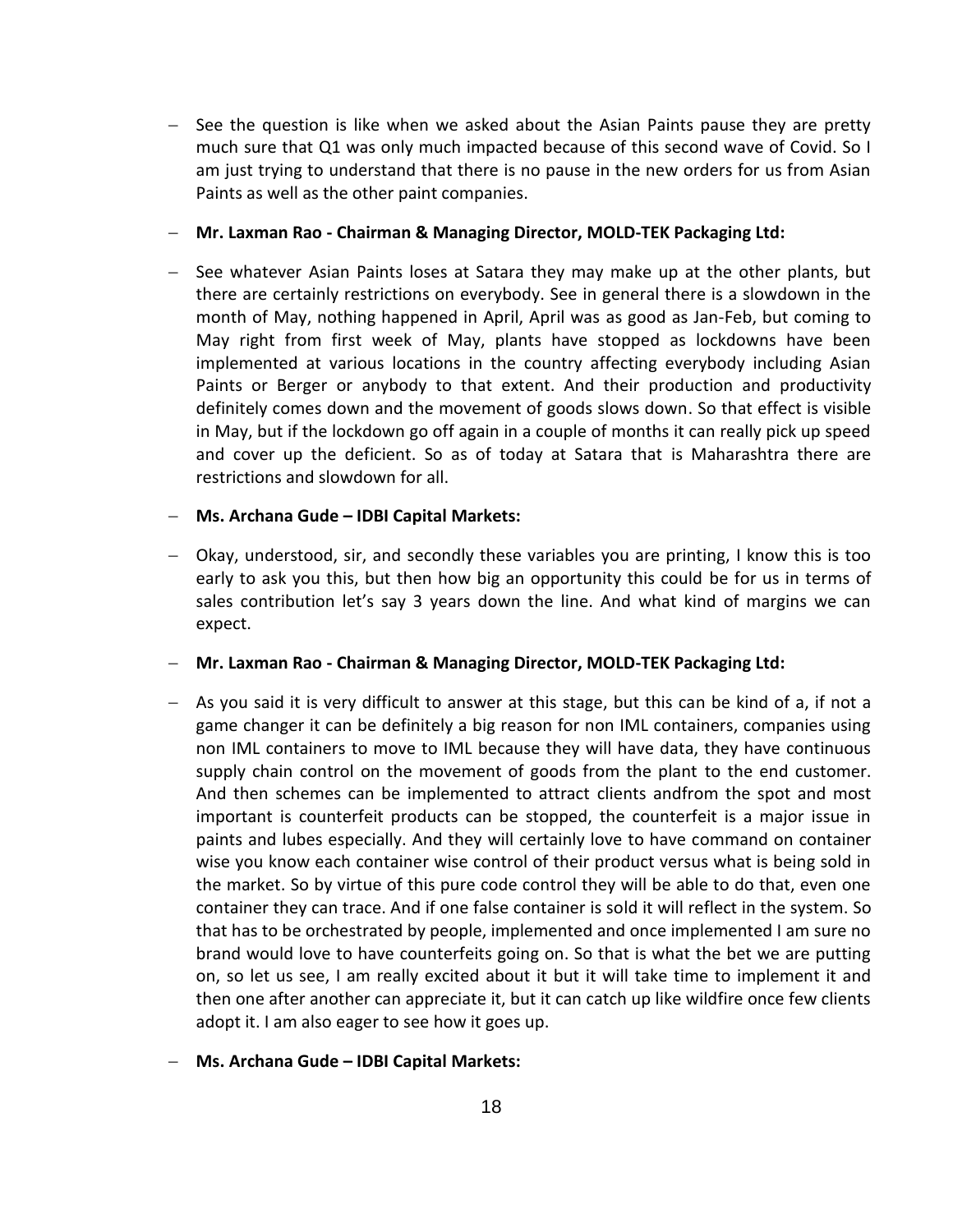- $-$  That's it, so all the best.
- **Mr. Laxman Rao - Chairman & Managing Director, MOLD-TEK Packaging Ltd:**
- $-$  Thank you.
- **Host:**
- Thank you, and the next question is from line of Mr. Joshi from Kedar Capital, please go ahead.
- **Mr. Joshi – Kedar Capital:**
- Thank you for the opportunity. Sir, I have just one question regarding your capex, sir, what I understand is we have spent around 60 crores in FY21 and what is the capacity we have added in FY21 so far, sorry in March how much we have added capacity?
- **Mr. Laxman Rao - Chairman & Managing Director, MOLD-TEK Packaging Ltd:**
- Capacity addition during the previous year was only about 3500 tons but there is a printing machine investment to the tune of 8 crores which is enabling us to, in fact one of the reasons I should have mentioned I think I forgot, the improved EBITDA margins are also due to increased use of this flexograph machine which reduces our cost of IML production and includes profitability by at least say 80 paisa or maybe 75 paisa per kg, that is one reason, that investment which we made last year is purely for decoration. It won't add to the moulding facility. And 13.9 crores has been spent on the pumps project so this 22 crores has indirectly gone towards other projects which are yet to or started giving results.
- Remaining 30 odd crores is mainly gone into Brown field projects and tool room equipments. Tool room again is another area where we are concentrating. Even in the current year we have plans to invest for the tool room because we don't want to depend on chain of our molds which is causing a lot of delays and sometimes delay at clearing and customs and all in facilities. So we thought we should be wise to expand our tool room capacity by at least 50-100% in the next two years. So there will be some investments going on in the tool room this year also. And this 59 crores which was also 5 crores land procured at Sultanpur for the future growth.
- So about the net level, 27-28 crores have gone into other products and about 30 crores have gone into creating buildings and facilities and plant and machinery for greenfield expansion and tool room which now totally from 37 000 tons will move to 44 000 tons in July.
- **Mr. Khush Joshi – Kitara Capital**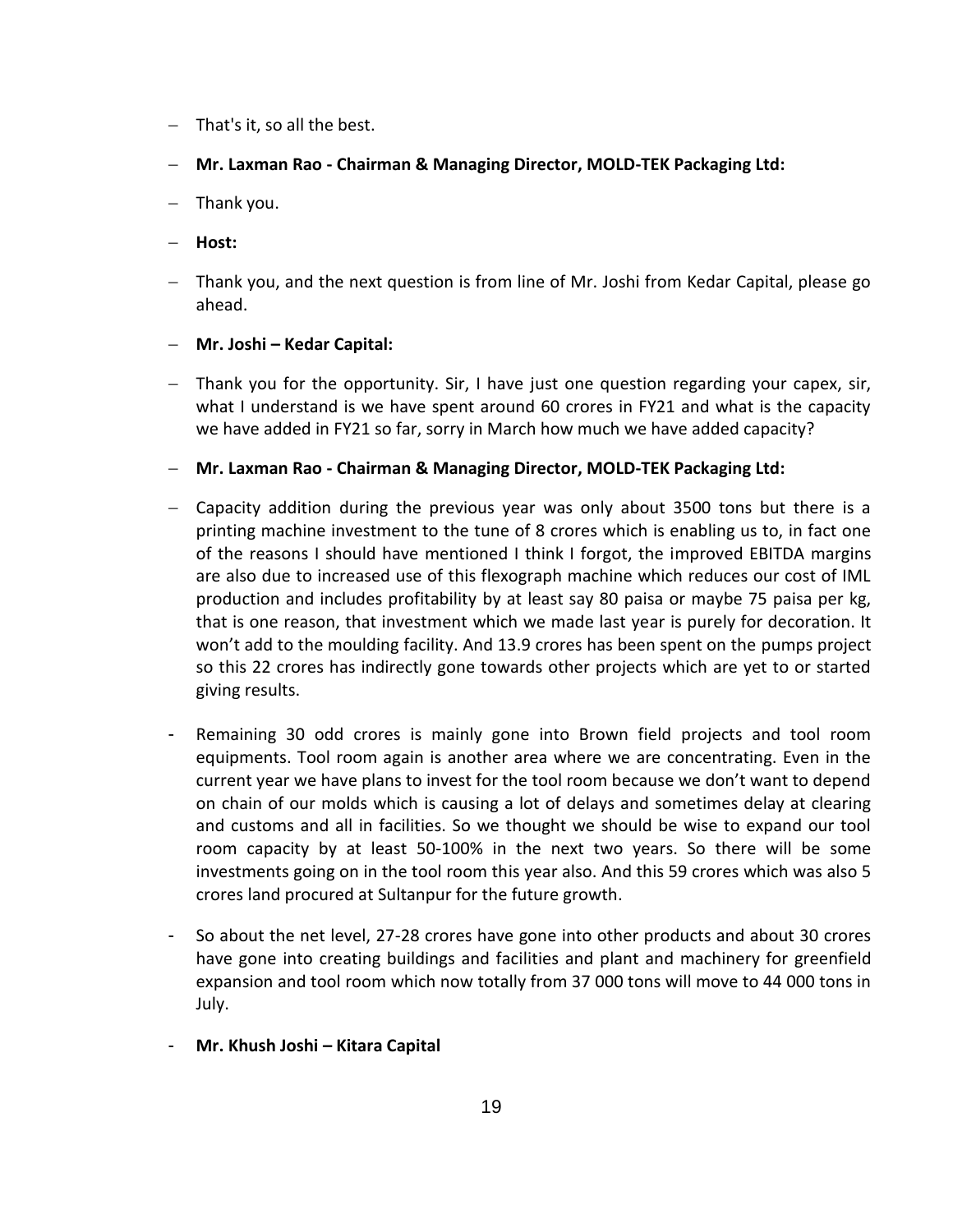- Okay. So the 14 crore pump business which we are not adding in 3500 tons, is it the correct understanding?
- **Mr. J Lakshmana Rao – Chairman & MD, Mold-Tek Packaging Ltd**
- Yeah, that is because the pump quantity wise once that comes into production this 13.9 crores hardly, I have not calculated maybe 500 to 800 tons per annum, it is going to be huge. It is also part of this 44 000.

## - **Mr. Khush Joshi – Kitara Capital**

- Okay, understood. And sir, when you are mentioning with respect to this Dhanuka Group product, so what incremental value proposition you are offering to the customer in that particular range of products?
- **Mr. J Lakshmana Rao – Chairman & MD, Mold-Tek Packaging Ltd**
- See for anybody who is giving a product they need the first is how the container presents the products. So that way IML containers look far better than screen printed round containers which they were earlier using, and after use benefits for the customer and complete tamper evidence system. So these are the features which Dhanuka or anybody would love to have for their packaging and that is how they adopted our containers.
- **Mr. Khush Joshi – Kitara Capital**
- Okay. Thank you so much sir.
- **Mr. J Lakshmana Rao – Chairman & MD, Mold-Tek Packaging Ltd**
- Thanks Khush.

## - **Moderator**

- Thank you. I request all the participants please restrict to two questions per participants. If time permits please come back in the question queue for a follow up question. The next question is from the line of Ashish Kacholia from Lucky Investment Managers. Please go ahead.
- **Ashish Kacholia – Lucky Investment Managers**
- Good evening sir and congratulations on great set of numbers. I just wanted to ask you about our relationship with Asian Paints. You had mentioned that there would be a bigger opportunity for IML if competition increases. So has the situation changed in any manner or it is sitting on a status quo?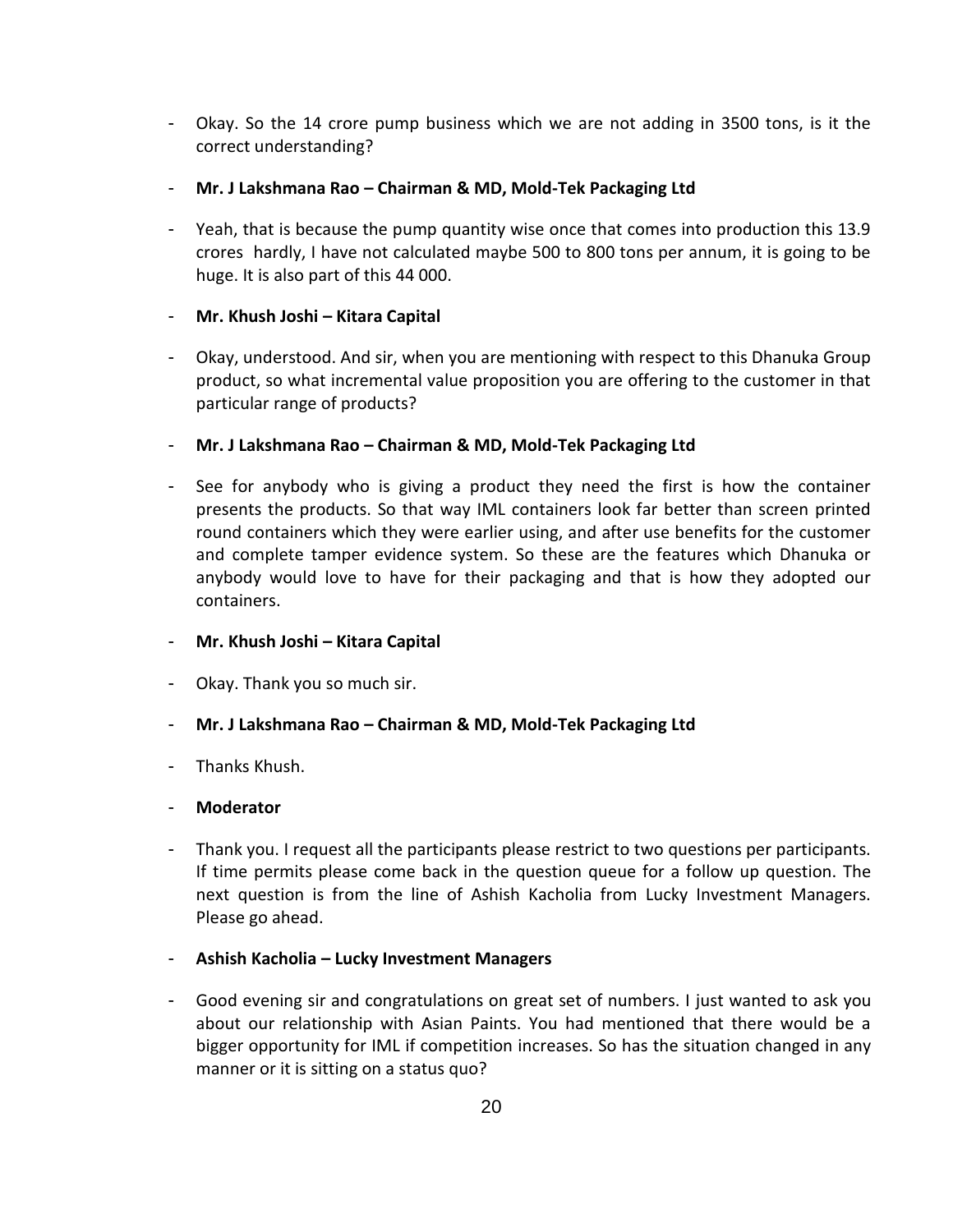- **Mr. J Lakshmana Rao – Chairman & MD, Mold-Tek Packaging Ltd**
- No it is still status quo Ashish. Nothing much changed.
- **Ashish Kacholia – Lucky Investment Managers**
- You have not been able to find another vendor?
- **Mr. J Lakshmana Rao – Chairman & MD, Mold-Tek Packaging Ltd**
- There are vendors, like Dolly Plastics which also makes some 1 liter and small containers in IML but they have not progressed to make up to 20 liters IML containers. APNT wants at least four suppliers to be ready, especially Hitech which is one of their kind of associated company. So Hitech has not yet really progressed in IML. They have purchased their robo site not more than 2-3 years ago. But still commercially they have not really come up
- **Ashish Kacholia – Lucky Investment Managers**
- And it is not in our interest to do some kind of a royalty arrangement with them in terms of giving them the technology and kind of having a long term royalty arrangement?
- **Mr. J Lakshmana Rao – Chairman & MD, Mold-Tek Packaging Ltd**
- Even I offered to supply the labels for all the suppliers to make it uniform and everybody can make use of our IML labels. But they are not comfortable and it is still in the decision making process.
- **Ashish Kacholia – Lucky Investment Managers**
- Okay. Very good sir. And my second question sir is basically when you say that our volume will go up from 26000 to 32000 tons we are hoping for this volume growth. This volume growth is being driven by the fact that this was coming of a low base from this year or you know, they would underline very-very strong and robust growth in the demand from consumer products and paint?
- **Mr. J Lakshmana Rao – Chairman & MD, Mold-Tek Packaging Ltd**
- See the idea was in the Q4 itself we achieved almost 8000 tons, it is 7983. So we could have easily maintained that phase and maybe another 10%. We have to aim to make 33 to 35000 tons. But because of this COVID impact again in May and maybe scaled down 32000 or 32500 in what I see now as of today. But if the COVID continues another 3-4 months, then the numbers could down. Otherwise…
- **Ashish Kacholia – Lucky Investment Managers**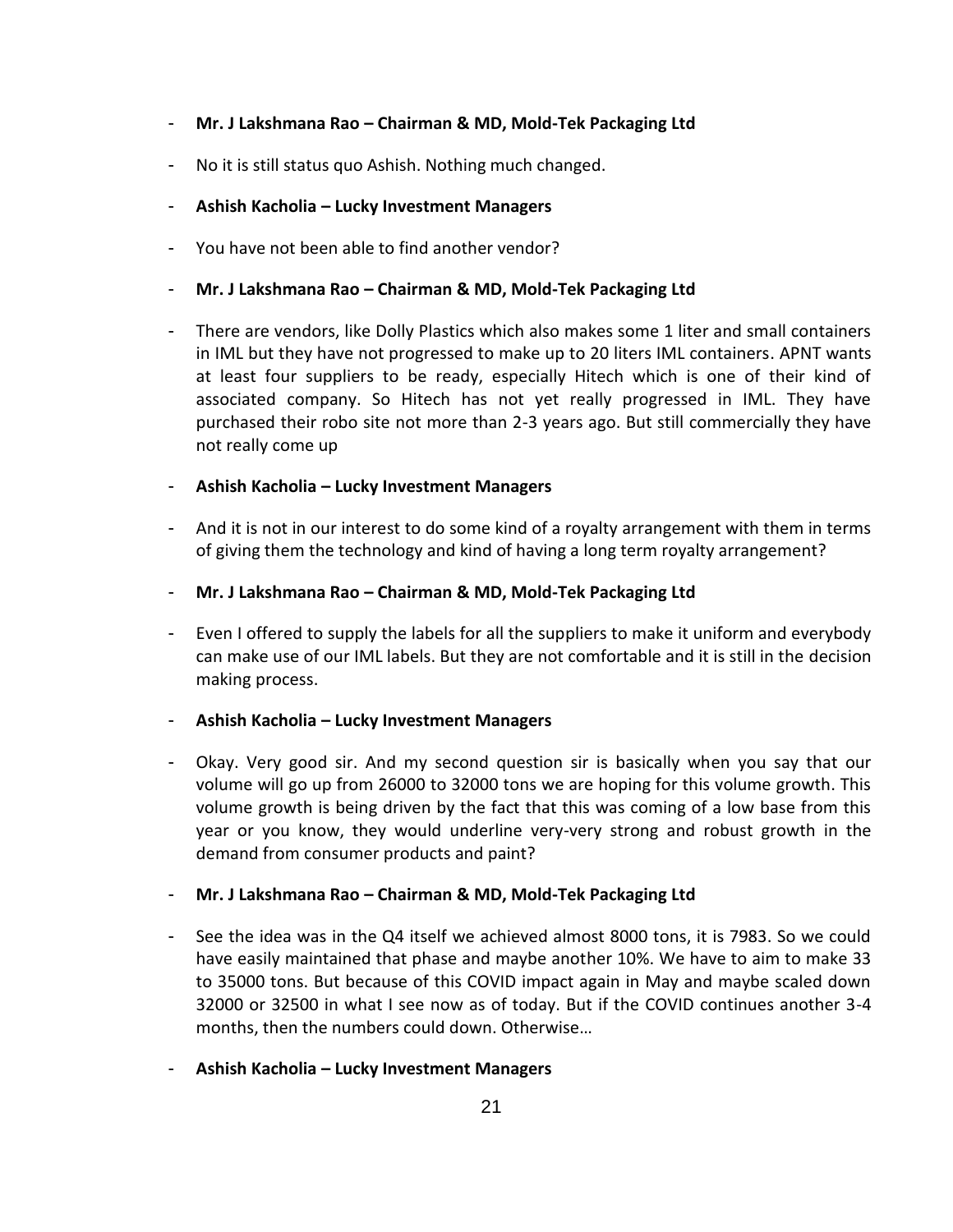- Yeah, then of course then nobody can help you. And sir, this 8000 tons that we have grown, this is basically on a full normalized demand scenario or there is a one-time element in this demand because of the 'A is stocking', 'B is stocking' whatever you know in that sense?
- **Mr. J Lakshmana Rao – Chairman & MD, Mold-Tek Packaging Ltd**
- No, no in the Q4 there is no restocking. Actually in Q4 people stopped buying inventory because the raw material is at the peak. Rs. 132, we never heard in the history of polymers as far as my knowledge of 35 years goes. This is the highest price that the PP, PE has reached in the month of February and March. So obviously people would have maintained very low level of inventories at their end for packaging because now the price has come down to 120 in the month of May. So what I am saying is, Q4 there is no such thing as one time wonder. It is really all our three segments were growing well. Things were moving in fact food on a much faster rate. And we were all set to think about another maybe sequential 10% growth in April-June and then COVID happened.
- But one positive thing you all can notice, pumps which we started just recently have started kicking up. Now got an update, ITC is asking for final price. Wipro has started taking our pumps. So slowly pumps contribution will start coming in. Hopefully, that is not counted in the Q4 or Q3 of the last year. So going forward pumps will be a small initiative. In terms of tonnage it is small but in terms of value addition and sales, it is reasonable. But this year I won't be excited, we might reach hardly Rs. 15-20 crores turnover in pumps, maybe 20 crores in pumps but following year we can aim at around 40 to 50 crores turnover coming from the pump segment.
- **Ashish Kacholia – Lucky Investment Managers**
- So pumps segment you had mentioned that it can be a 100 crores business for us. Are you still...?
- **Mr. J Lakshmana Rao – Chairman & MD, Mold-Tek Packaging Ltd**
- Yeah, yeah in three years' time it is possible. It can be close to, because we have to widen our product range in pumps. What we have is only two models as of today. But for shampoos and others we are in talk with P&G. But again whenever we initiate something, this COVID or the moods of the clients really, in the past one and one and half years is not really aggressive. So they all want to stick with what is there on hand before they try something new. So once the COVID is put to a full stop, we can see all these new product launches and aggressive new containers and applications for us.
- **Ashish Kacholia – Lucky Investment Managers**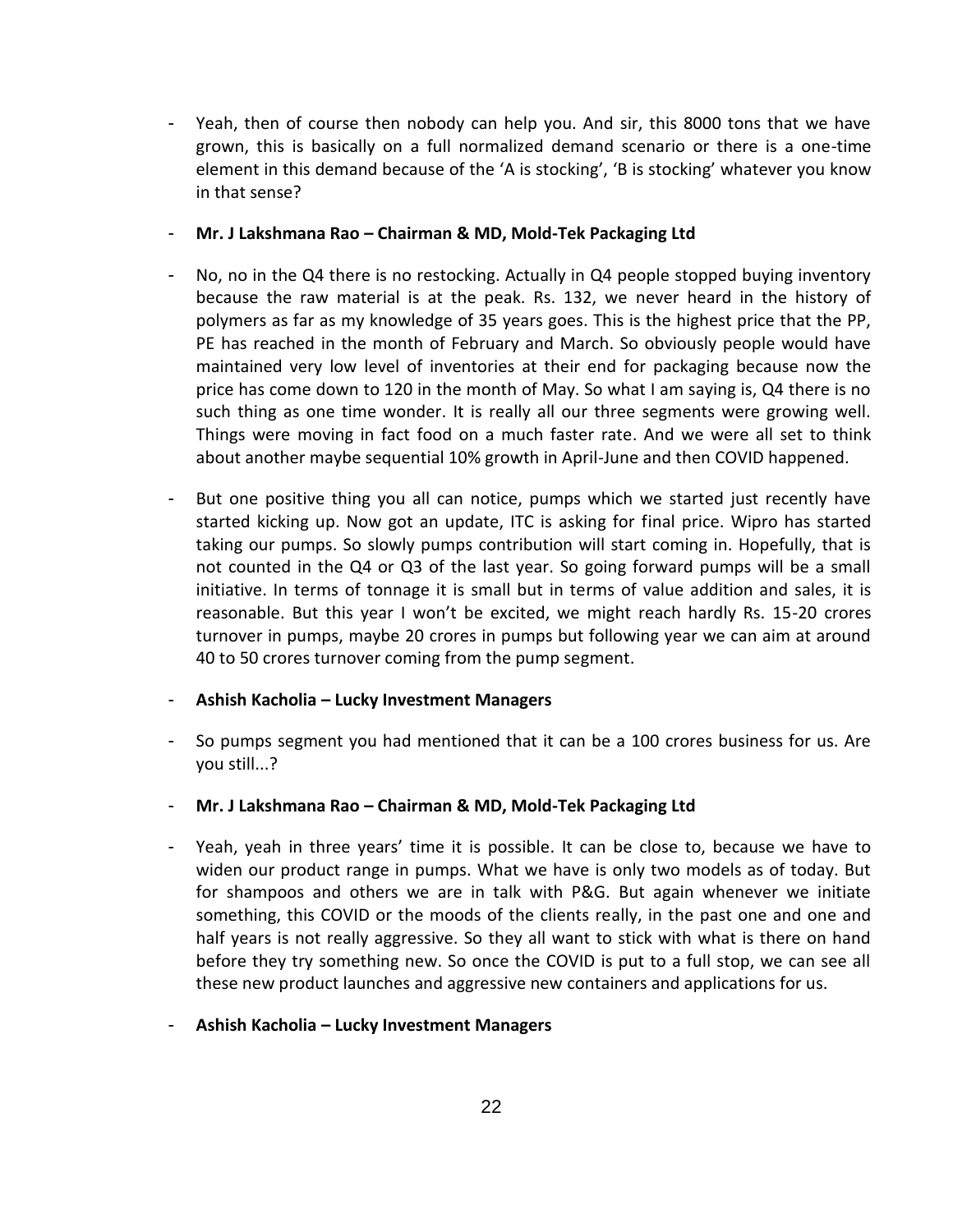- How is the product size beyond the pumps? I mean, this whole pump thing is pretty better from our product launch point of view because it has kind of made our company into a multi-product company. Do you see more products coming in your pipeline which are technologically intensive and challenging so the company would get better margins and ebitda/kg?
- **Mr. J Lakshmana Rao – Chairman & MD, Mold-Tek Packaging Ltd**
- Not really. As of now food and FMCG is the only area where we are concentrating. There is lot potential for us when compared to China as I said we are not even 3-4% of what is China consuming in the food and FMCG in IML. So there is a long way to go in that segment. And in the last one, one and half years of COVID impacted economy, aggressively looking at other areas won't really give us output because we have not been able to meet people and explain the concepts. It is all happening on concall and Zoom calls. So new addition looking to shift from the concept is becoming very difficult. But food and FMCG there is a drive to becoming more hygienic and use better containers and there may be more control from the government side also. Hence many small and medium companies are looking at IML option which gives them completely hygienic containers.
- **Ashish Kacholia – Lucky Investment Managers**
- Thank you sir. Great! Congratulations and all the best. Thank you so much.
- **Mr. J Lakshmana Rao – Chairman & MD, Mold-Tek Packaging Ltd**
- Thanks.
- **Moderator**
- Thank you. A request to all the participants, please restrict to two questions per participants. If time permits, please come back in the question queue for a follow up question. The next question is from the line of Naushad Chaudhary from Systematix Group. Please go ahead.
- **Naushad Chaudhary – Systematix Group**
- Hi, thanks for the opportunity and congrats on a very good set of numbers sir. I joined a little late so excuse me if I ask any repetitive question. Just wanted to understand on the pump side sir. We were targeting around 25-30 crores this year. But I understand because of certain challenges we have achieved only 14 crores. So at what scale we will achieve our desired margins in the pump business? At what level of sales we should touch our 32-35% margins which we are targeting in pumps?
- **Mr. J Lakshmana Rao – Chairman & MD, Mold-Tek Packaging Ltd**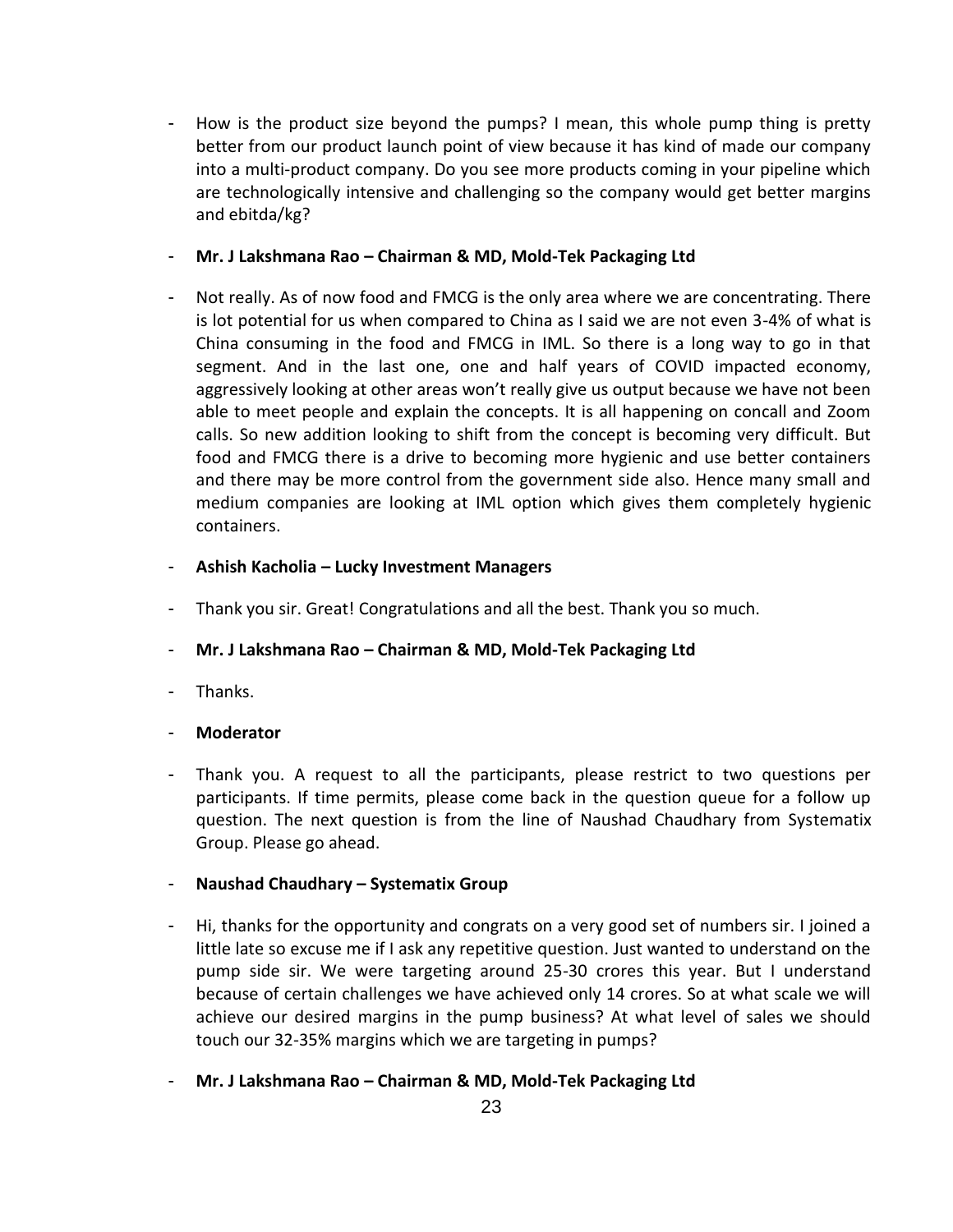- I don't know what is the 35% margin but in pumps the numbers are increasing now and we are able to start sending about a million odd pumps in the month of April produced in-house. And going forward we see that number can surely catch up by end of the year. It may come to 3 to 4 million a month. So averaging around 2-2.5 million pieces which will result into a turnover between, around 15-20 crores of topline. And that will be equal to around 30% capacity utilization. But one point I am telling you again all our machines which are made for pumps can produce small pin ball containers and they can produce paint containers also. So the capacity which has been kept for pumps will not be lying idle. It will be used for food and FMCG where we have tremendous growth. So that way capacity utilization will be continue to be around 75% level, that is the internal target. As and when we reach that level, we will keep adding machines to enhance and get ready for the growth. So pump side, definitely the value add is very good, much better than even some of the food products, or are at par with some of the food products. Hence adding that line will be as good as adding into food and FMCG or better than that. So that number will be around 15-20 crores this year. But it will at least double in the following year because we have talks with a couple of shampoo manufacturers in the country to develop shampoo pumps. But as of today it is in the cold storage. But as the COVID comes under control probably we will get an opportunity to develop for one of the leading brands in the country.

#### - **Naushad Chaudhary – Systematix Group**

- Interesting sir. Lastly on the working capital side, what is the reason in stretch in working capital? Was it because of the raw material or was it because the business scene is changing?

- **Mr. J Lakshmana Rao – Chairman & MD, Mold-Tek Packaging Ltd**

- Yeah both are the reasons. One is a huge growth in business and second is a huge rise in the raw material cost. So both are the reasons for increase in the working capital.
- **Naushad Chaudhary – Systematix Group**
- Okay. In terms of number, it has gone up substantially in the last few days. From 52 we have reached 70. So there is a sharp rise. Is that something beyond the product, are we finding it difficult to recover from some of the clients or is there any case something like that?
- **Mr. J Lakshmana Rao – Chairman & MD, Mold-Tek Packaging Ltd**
- No, no there is absolutely no bad debt, there are bad debts but negligible like what they were in the past. But of course there are delays in the payments even from the big clients. What they used to pay let's say in 40-50 days, they are now paying in 60-70 days. And smaller players we always go with advance or postdated cheques to safeguard our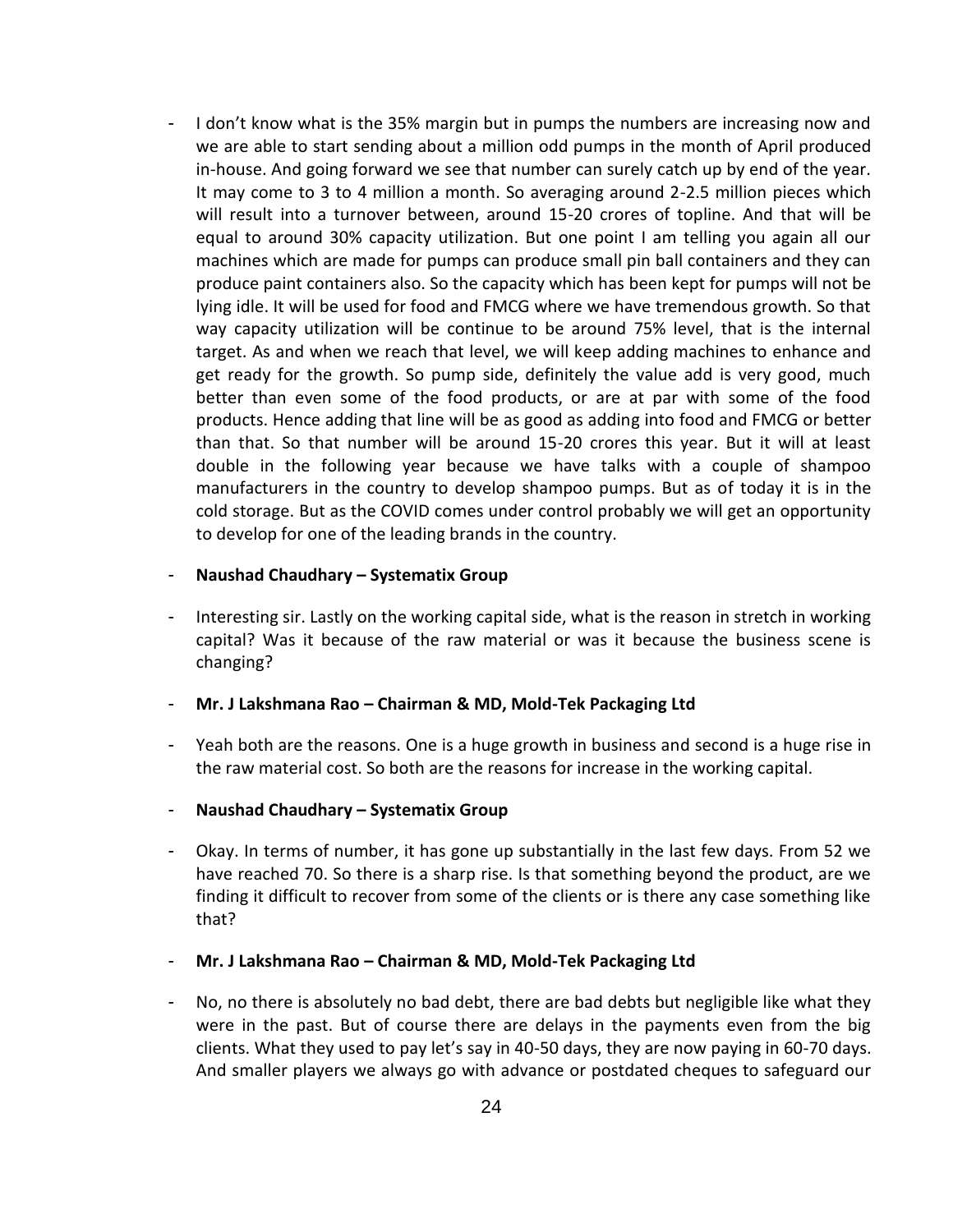interest. So we are not having any particular bad debt or any threat of a bad debt. But given the last 1-1 ½ year of tough situation, generally the collections are little slower and we have to respect that because the clients are also going through tough times.

#### - **Moderator**

- Thank you. Mr. Chaudhary, I request you to come back in the question queue for a follow up question. The next question is from the line of Akhil Parekh from Elara Capital PLC. Please go ahead.

## - **Akhil Parekh – Elara Capital PLC**

- Hi sir, many congratulations for a very good set of numbers. I just have one question on the split between paints, food, FMCG and lubes volume and value for the quarter. I think you provided for the entire year. I just want for the quarter.
- **Mr. J Lakshmana Rao – Chairman & MD, Mold-Tek Packaging Ltd**
- In terms of the value Mr. Parekh it is 31.5 and 23. And in terms of tonnage it is 61.3 and 15.7.
- **Akhil Parekh – Elara Capital PLC**
- Okay. Perfect! That is all from my side. Best wishes for the coming years.

#### - **Moderator**

- Thank you. The next question is from the line of Amit Zade from Antique Stock Broking. Please go ahead.
- **Amit Zade – Antique Stock Broking**
- Good evening sir and congratulations on a good set of numbers. I just wanted to understand our market share in paints category and what was your forecast for '21 and did we see any market share gains in this particular year?
- **Mr. J Lakshmana Rao – Chairman & MD, Mold-Tek Packaging Ltd**
- There is no specific number to give you numbers. So the growth is there but I don't have the complete data. In fact we get these data from Reliance and according to them, we in the organized sectors, Mold-Tek is around 20%, Hitech is also close to that level because Hitech supplies the entire of Asian Paints requirement almost 50%, whereas we supply around 25%, something close to 25% for the Asian Paints requirements. So going by that calculation we may be around 25% in the entire organised industry, paint industry. In the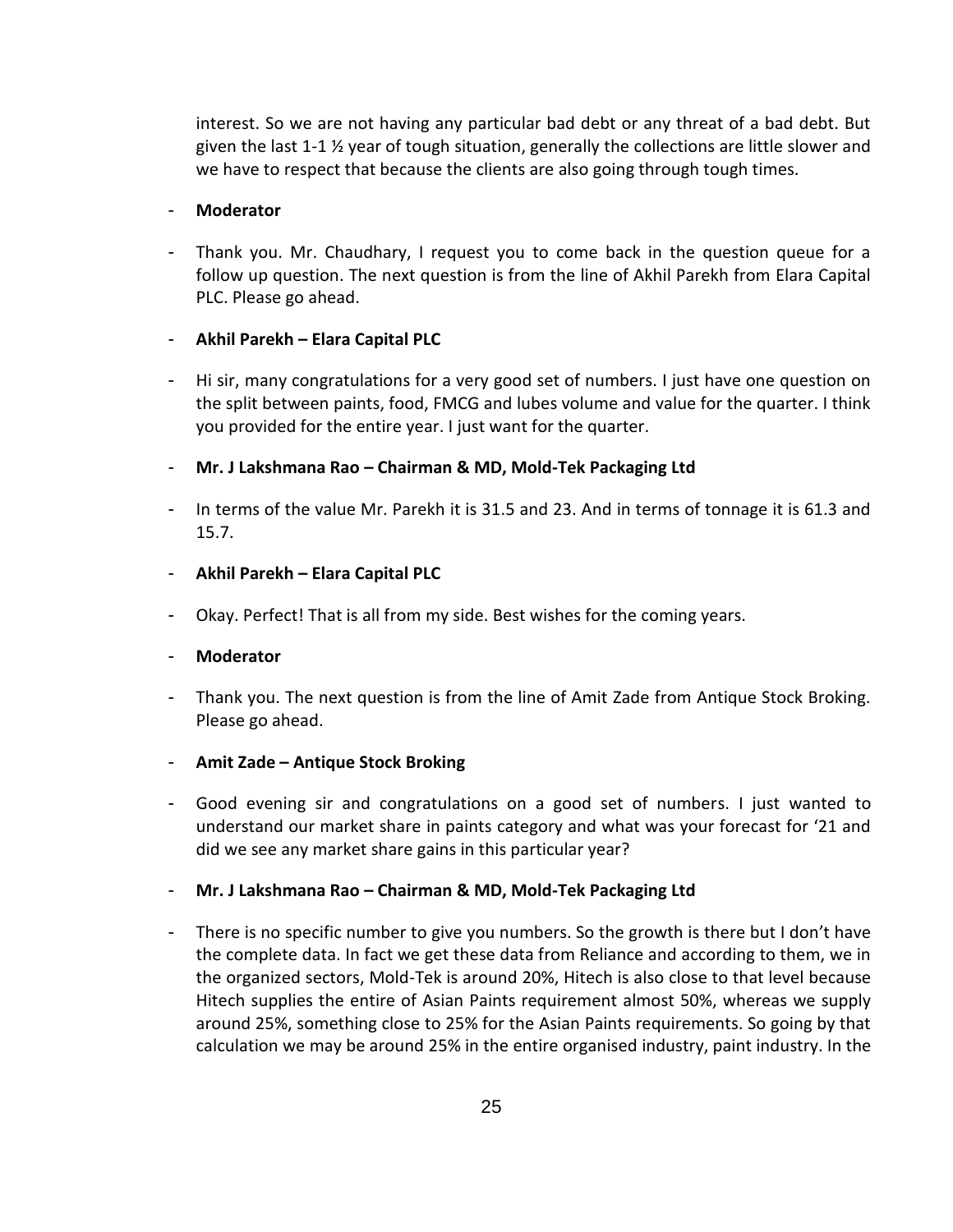unorganized there are really small players and where we are not going to be. In the organized sector our main segments and market share could be 25%

## - **Amit Zade – Antique Stock Broking**

- Got it, thanks for that. The business is looking good, I think our market share is relatively higher there and with this launch of QR coded IML packs so there is limited scope for market share gain. But the value addition would be higher. So is that understanding correct?

#### - **Mr. J Lakshmana Rao – Chairman & MD, Mold-Tek Packaging Ltd**

- I explained to you in the previous question. If the QR code is appreciated which the country will see or at least the main players will see in like 6 months' time, want to control their supply chain movement. Right from manufacturing till the end user buys the container and takes it away. There is complete control of the container, they can link it to their ERP also and they can see which containers are not sold and lying where also they can have that control. And if they are sold where they are sold, which town, which dealer provided they also need to invest sometimes on the equipment at the end of the year or at least up to the distribution channels and wholesale dealers they will all see control. So once they see that is what is QR Coded IML is achieving I am sure some of the major brand at least paint companies might also go for it. Today QR coded IML came to us last year for three brands. And today their numbers are increasing and they are now talking about adding two more brands. So like this with ordinary IML I am talking about, with QR coded IML once it is put into market and once the benefits are felt by the companies we can again re-look at shifting that 30% to maybe 25% or even 30%. So there is a game plan that we also have, so let us see how it goes.

#### - **Amit Zade – Antique Stock Broking**

- Right. But our market share would be far higher in terms of the lubricants, right, compared to the paints category or the paints **is** higher

## - **Mr. J Lakshmana Rao – Chairman & MD, Mold-Tek Packaging Ltd**

- See who ever want to stop counterfeit and want to have control on their entire product sales and supply chain will go for it. Why only lubricants? But as you correctly said lubricants industries suppliers and duplicators. So they are much more keen to try it. In fact we are trying one of the leaders in the loom industry and last 2-3 months things again slowed down otherwise by now at least first lot would have gone into the market. And everybody has to learn from this, everybody has to invest from small infrastructure at different locations. So it will take time. It won't happen next quarter, it will take a year, year and half to really feel the benefits on the QR coded end.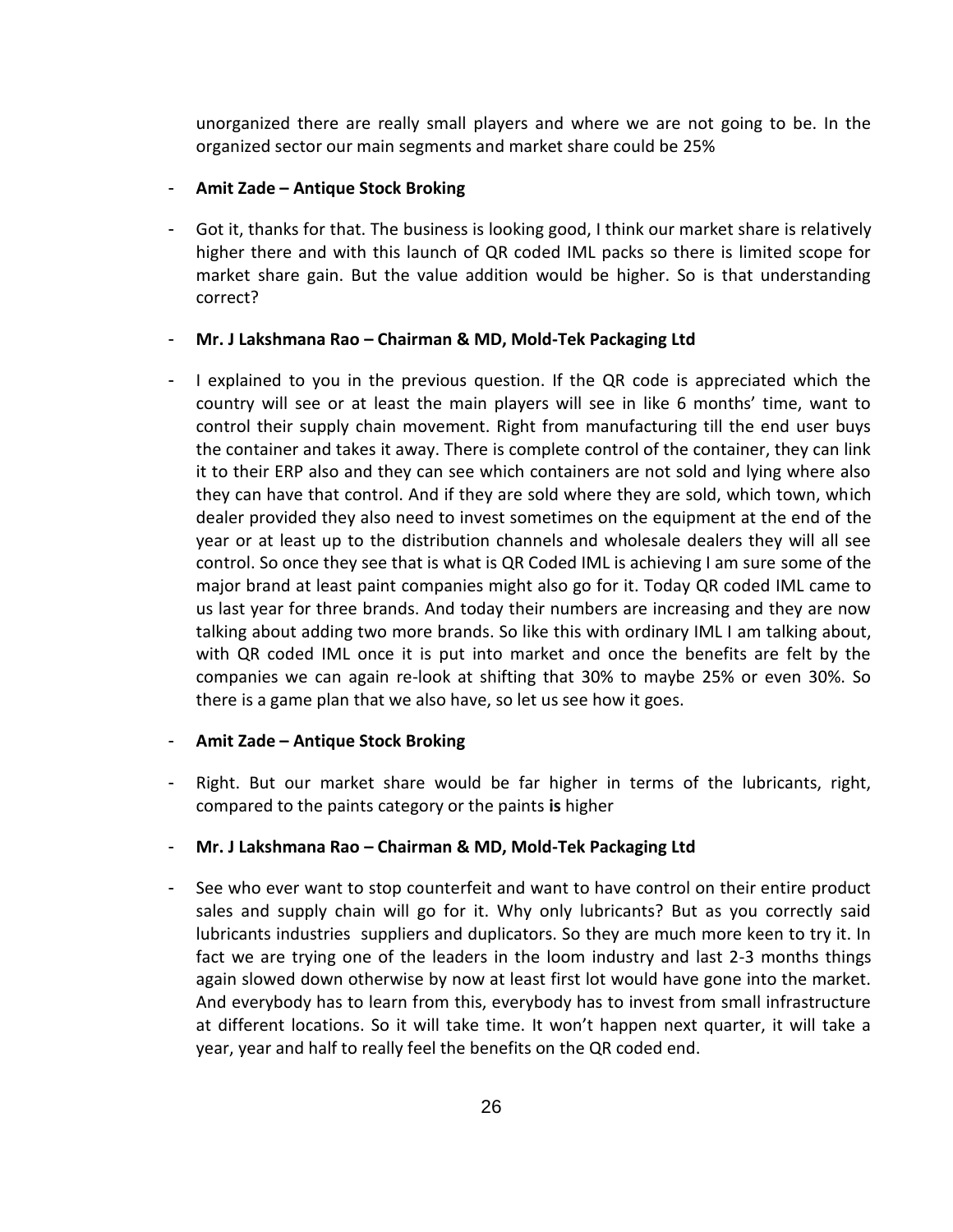## - **Amit Zade – Antique Stock Broking**

- Sure. And lastly sir, the share of IML in terms of volume and value, both for this  $4<sup>th</sup>$ quarter?
- **Mr. J Lakshmana Rao – Chairman & MD, Mold-Tek Packaging Ltd**
- It is you know, it has gone up in terms of value it is 62, 61. range. In tonnage, so now only 1-2% increase in the IML growth.

## - **Moderator**

- Thank you. The next question is from the line of Karan from Asian Market Securities. Please go ahead.

## - **Karan – Asian Market Securities**

- Hi, thank you for the opportunity and congratulations for a good set of numbers. Sir how has Mysore and Vizag plants done for us in FY 21. Can you throw some light on volume, capacity utilization levels?

## - **Mr. J Lakshmana Rao – Chairman & MD, Mold-Tek Packaging Ltd**

- Our capacity utilization levels has reached reasonably close to 75000 tons in both the plants and that is why we are adding machines at both the locations. In Mysore I think already three machines were added and in Vizag the machines are coming. So with the capacity enhancement project that is given by Asian Paints where from 3500 tons together in 2021 we are supposed to reach 15000 tons by 23-24. So we are almost doubling this year. We will be coming close to 6000 tons in those two plants put together in this year and probably 9000 next year and 12 in the following year and maybe 14-15 in the fifth year. So there will be an increase of volume in both these two plants this year.

## - **Karan – Asian Market Securities**

- Right. And volumes for Q4 '21, for IML and non-IML you mentioned 62 to 64, right?

## - **Mr. J Lakshmana Rao – Chairman & MD, Mold-Tek Packaging Ltd**

- Yeah, yeah.
- **Karan – Asian Market Securities**
- And in terms of value?
- **Mr. J Lakshmana Rao – Chairman & MD, Mold-Tek Packaging Ltd**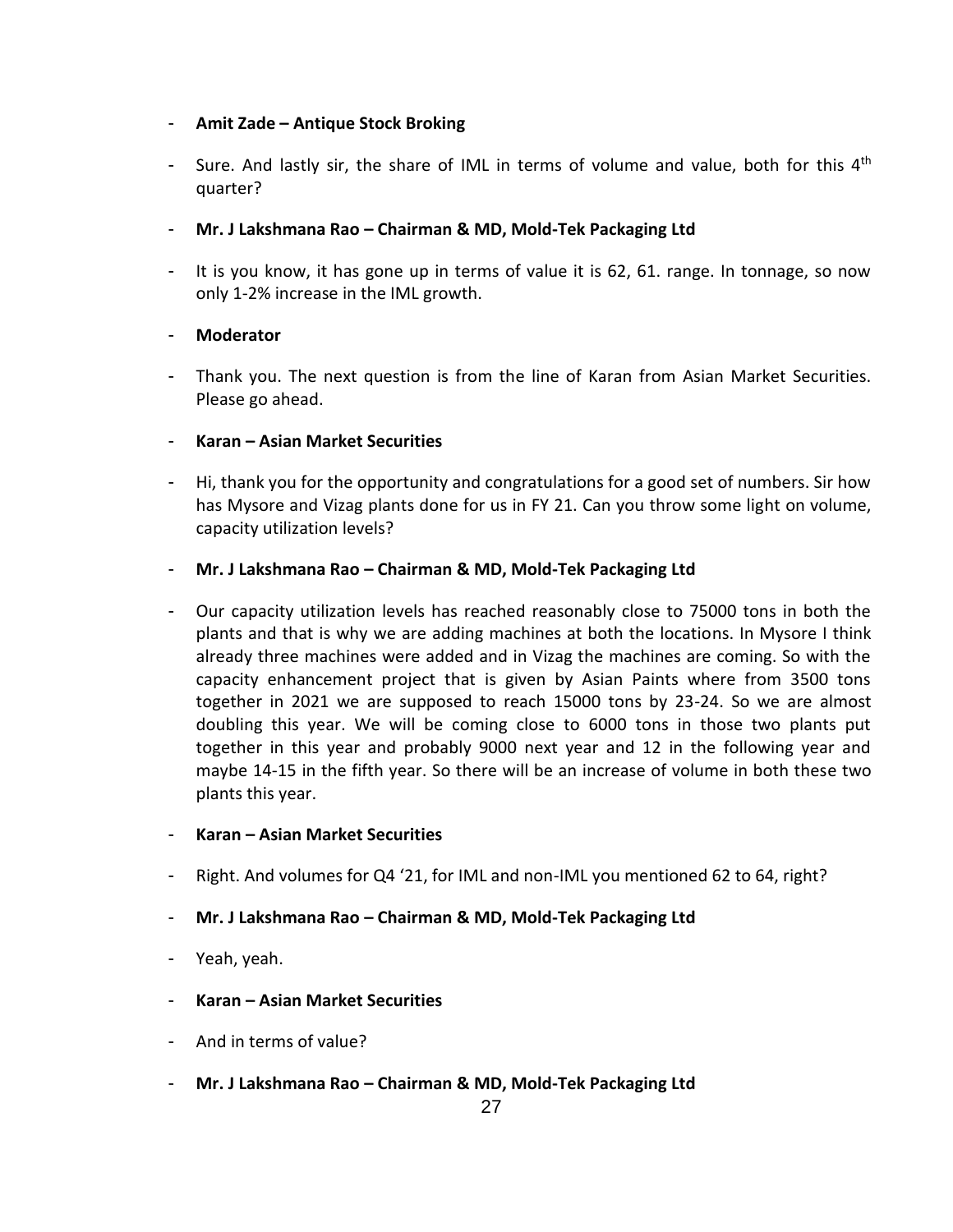- Now the value is 65.4.
- **Karan – Asian Market Securities**
- For the Q4, right?
- **Mr. J Lakshmana Rao – Chairman & MD, Mold-Tek Packaging Ltd**
- Yeah for the Q4.
- **Karan – Asian Market Securities**
- Okay. Thank you, this is it from my end.
- **Moderator**
- Thank you. The next question is from the line of Ashvin Shetty from Marcellus Investment Managers. Please go ahead.
- **Ashvin Shetty – Marcellus Investment Managers**
- Thanks for taking the question, sir. I just had one repeating question. There seems to be some reclassification in the employee benefit expense. So when I look at FY 20 numbers in this quarter's results it is around 30-31 crores. Whereas last year the annual report was close to 54. So have we changed anything there, the accounting method?
- **Mr. J Lakshmana Rao – Chairman & MD, Mold-Tek Packaging Ltd**
- Sorry, what is that?
- **Ashvin Shetty – Marcellus Investment Managers**
- The employee benefit expenses seems to be have been restated to a lower number than what it was last year. So I am talking of the FY 20 numbers…
- **Mr. J Lakshmana Rao – Chairman & MD, Mold-Tek Packaging Ltd**
- What is the item?
- **Ashvin Shetty – Marcellus Investment Managers**
- Employee cost benefit.
- **Mr. J Lakshmana Rao – Chairman & MD, Mold-Tek Packaging Ltd**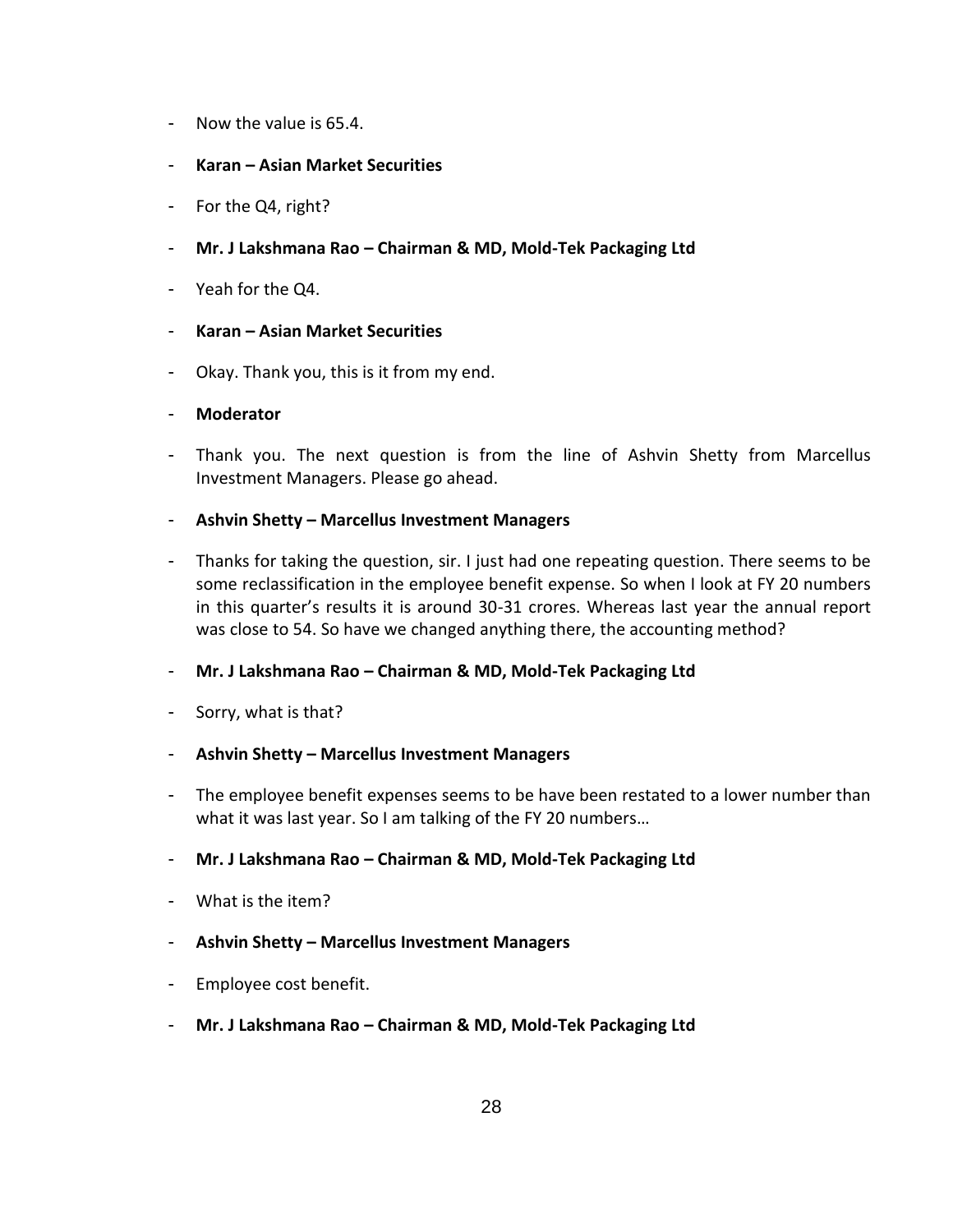- See employee cost are basically combined to the casual. As per new norms, the casual employees who are not on the rolls of the company needs to be put in the other expenses. So they have moved to other expenses.

## - **Ashvin Shetty – Marcellus Investment Managers**

- Okay, thank you sir.

## - **Moderator**

- Thank you. The next question is from the line of Abhishek Varma from Fidelity International. Please go ahead.

## - **Abhishek Varma – Fidelity International**

- Hello sir. Sir just wanted to understand on your agreements with Asian Paints. Are you the only vendor? And if not, where do you lie in their supply mix, in terms of their preference of their suppliers? That is the question number 1.

## - **Mr. J Lakshmana Rao – Chairman & MD, Mold-Tek Packaging Ltd**

- You know, we are not the only one supplier. There are at least 5 to 6 suppliers for Asian Paints in the entire country and every plant they generally take about three major suppliers. So we are at Hyderabad, we are at Satara, Mysore and Vizag. Only one place we are not there is in their north plant, near Delhi. And what is the other part of the question?

## - **Abhishek Varma – Fidelity International**

- The second part of the question is they have multiple vendors and how do they ensure product specificity? I mean, do they give you specification to manufacture a particular product or how does it work?
- **Mr. J Lakshmana Rao – Chairman & MD, Mold-Tek Packaging Ltd**
- No, they give commitments of volumes in tons. So let's say for the year 1 they have given a volume of 3000 tons for Mysore and Vizag put together. They will inform at least 6 months in advance when they will be needing more in these plants. So for the next 5 years the planned capacity expansion from 3500 tons in the beginning those two plants put together it had to go to 14000 tons in 23-24.

## - **Abhishek Varma – Fidelity International**

- No sir, my question was only on the product specification. Because if there are multiple vendors on role, then how do they ensure product consistency? Because if say if one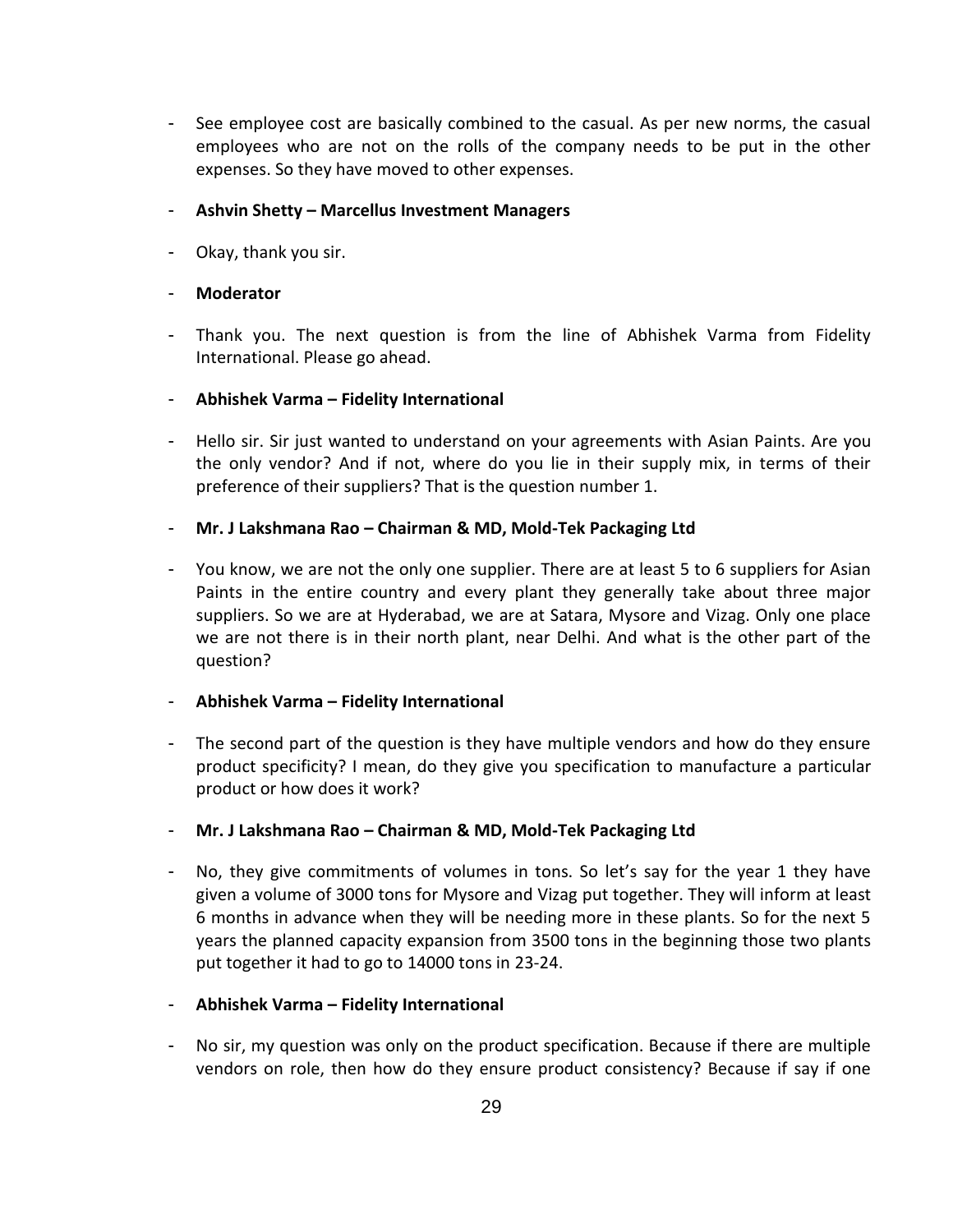vendor comes out with a new technology or a new product altogether, how will the other vendors will keep pace with that?

## - **Mr. J Lakshmana Rao – Chairman & MD, Mold-Tek Packaging Ltd**

- No, no they insist on same design, same printing technology, same decoration technology. But one of the questions asked by your predecessors where why we are not moving to IML. One of the reasons is most of their suppliers other than Mold-Tek doesn't have IML capability. So they don't want to depend on one single lone supplier. That is the reason why Asian Paints is not still in IML.

## - **Abhishek Varma – Fidelity International**

- So that means your capacity to innovate in the production is limited by the machine, right?
- **Mr. J Lakshmana Rao – Chairman & MD, Mold-Tek Packaging Ltd**
- In case of Asian Paints, yes.

## - **Abhishek Varma – Fidelity International**

- Okay. That is all from my side. Thank you.
- **Moderator**
- Thank you very much. Ladies and gentlemen that was the last question for today. I will now hand the conference over to Mr. Lakshmana Rao for closing comments.
- **Mr. J Lakshmana Rao – Chairman & MD, Mold-Tek Packaging Ltd**
- Thanks everybody for your interest and time to spare in this conference call. And as I expressed we have done extremely well in the fourth quarter and things started in the way in this year also. But May has some cut downs and impact on our capacity utilization. I hope the situation will improve from June and normal season set in the country. Meanwhile, all of you take care, completely follow the protocol for COVID control and though you all know it, using medicines immediately as soon as the symptoms appears is the best way to control COVID. That is what we are doing at all our plants. We are keeping medicines ready and the moment there is a single symptom, it is better to start using the medicine so that you don't reach critical stage or higher levels of treatment requirements. So please take care, take care of your staff and family. And stay safe. Thank you very much once again for the interest in our company. All the best. Bye.
- **Moderator**